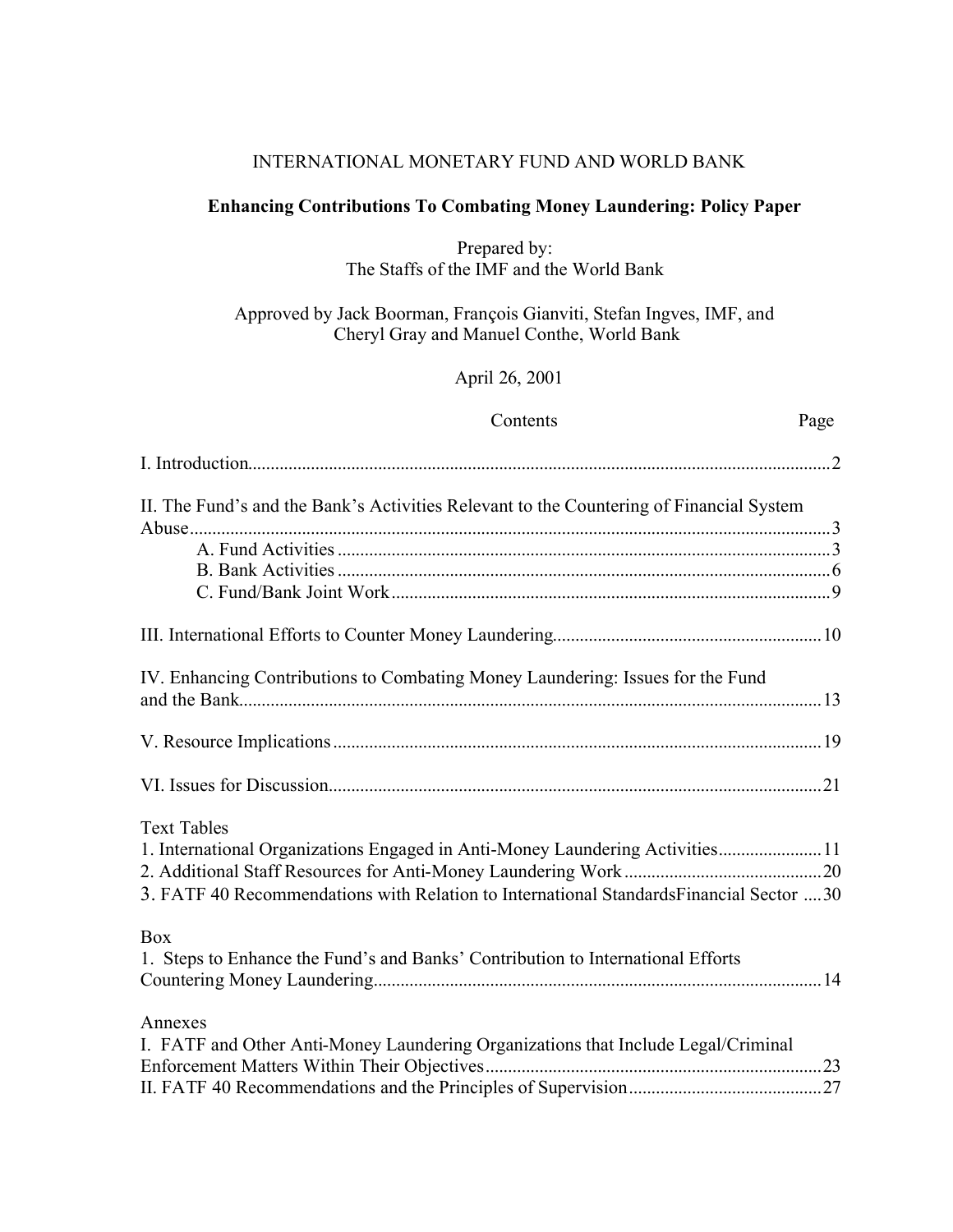#### **I. INTRODUCTION**

1. The International Monetary and Financial Committee (IMFC), at its September 2000, meeting, requested "the Fund to prepare a joint paper with the Bank on their respective roles in combating money laundering and financial crime, and in protecting the international financial system." Moreover, the two institutions were asked to explore incorporating work on financial system abuse, particularly with respect to international efforts to fight against money laundering into its various activities, as relevant and appropriate.

2. An informal question and answer session with the Fund Board was held in February 2001 on the basis of the staff paper *Financial System Abuse, Financial Crime and Money Laundering Background Paper* (SM/01/46); in September 2000, Bank staff prepared an information note for the Bank Board on *The Role of the World Bank Group in Promoting the Integrity of Financial Markets* (September 21, 2000). These documents provide relevant background material for this paper. A joint Fund/Bank workshop on financial abuse, with seven outside speakers (including the current President of the Financial Action Task Force (FATF)), was held at the Fund on February 27, 2001.

3. Although no formal conclusions were drawn from these meetings, the following propositions seemed to gain some acceptance:

(i) while financial abuse covers a variety of activities, it would be productive at the present time to concentrate on the role of the Fund and Bank in efforts to combat money laundering;

(ii) the Fund and the Bank are already helping countries strengthen their financial supervision and regulation, as well as legal and governance structures, contributing to the prevention of financial sector crime and money laundering;

(iii) substantial efforts relevant to countering money laundering are undertaken by other bodies and closer international cooperation would benefit all; and

(iv) the Fund's and the Bank's work on strengthening financial supervision through the application of financial standards, including the preparation of relevant Report on the Observance of Standards and Codes (ROSC), overlaps with the financial/supervisory aspects of the Financial Action Task Force 40 Recommendations (FATF 40).

4. This paper proposes that the Fund and the Bank strengthen their role in the global fight against financial sector abuse, and money laundering specifically, by (i) publicizing, through official statements and other forms of outreach, both the need to put in place the necessary economic, financial, and legal systems designed to protect against money laundering and the role that the Bank and the Fund are playing in helping to meet this need; (ii) recognizing the FATF 40 as a standard for anti-money laundering useful for Fund/Bank operational work, (iii) when undertaking Financial Sector Assessment Program (FSAP), ROSCs and Offshore Financial Center (OFC) assessments, intensifying the focus on anti-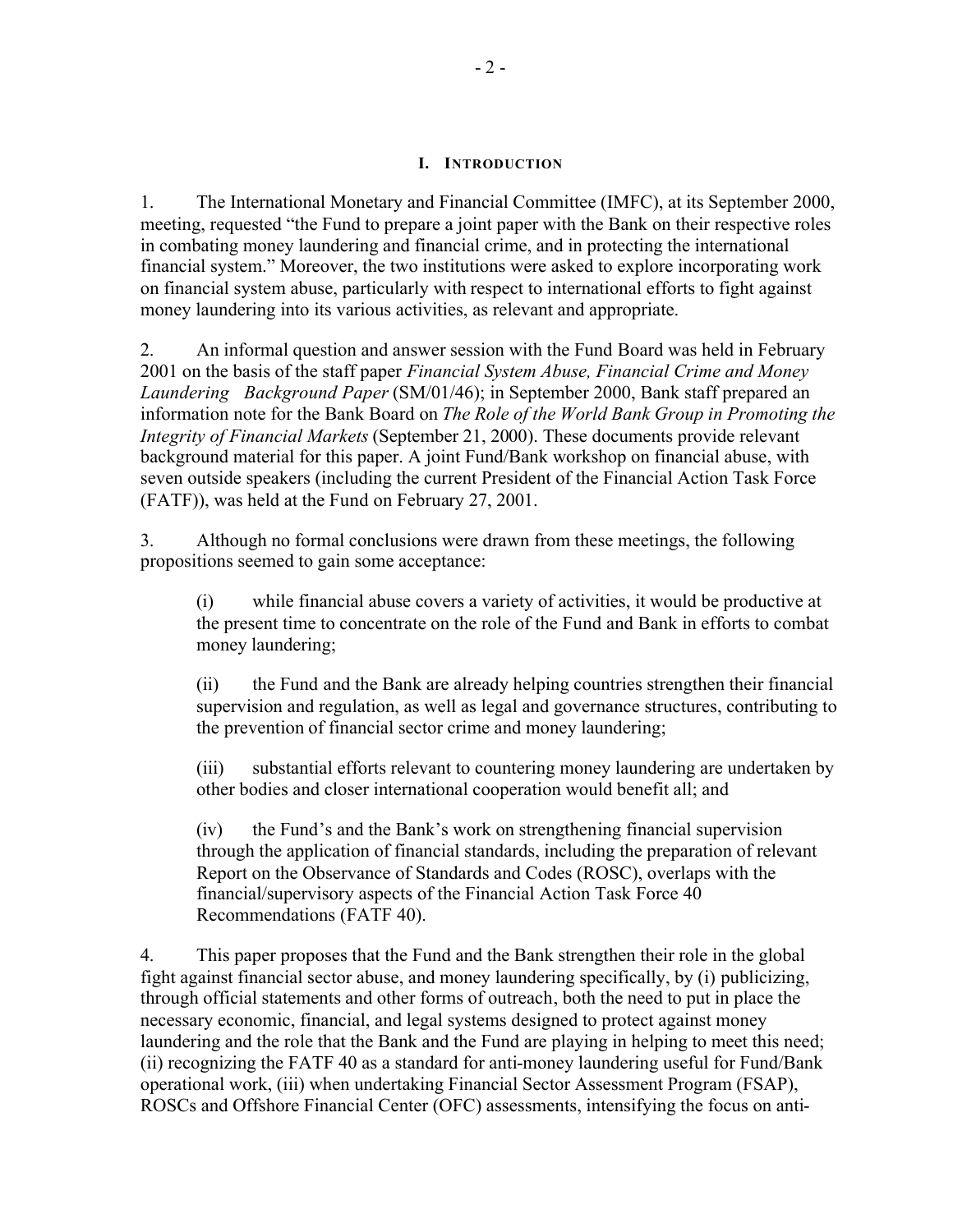money laundering elements in the assessment of supervisory standards Basel Committee Principles (BCPs), International Organization of Securities Commissions' Objectives and Principles for Securities Regulation (IOSCO Principles), and the International Association of Insurance Supervisors Insurance Supervisory Principles (IAIS Principles) and producing a detailed assessment which, with the concerned country's permission, could be published or shared with the FATF and/or the appropriate regional anti-money laundering task forces; (iv) working more closely with the major international anti-money laundering groups; and (v) increasing the provision of technical assistance (TA) from the Bank and Fund in this area.

5. Section II discusses work currently undertaken by the Fund and Bank that is relevant to countering financial abuse, especially with respect to helping national authorities improve their systems of financial regulation and supervision so as to create the environment within financial institutions to deter financial crime and money laundering. The paper then reports in Section III on the wider international efforts, including the work of the FATF and regional anti-money laundering task forces, in combating money laundering. Steps to enhance the Fund and Bank contributions to anti-money laundering efforts are proposed in Section IV. Section V discusses the resource implications. The key questions before Executive Directors (Section VI) are (a) whether the FATF 40 should be recognized as a standard for Fund and Bank operational work; and (b) how to enhance work on money laundering issues in Fund and Bank activities, in particular in technical assistance, including with respect to FSAP, ROSCs and OFC assessments, as well as in the context of technical assistance.

#### **II. THE FUND'S AND THE BANK'S ACTIVITIES RELEVANT TO THE COUNTERING OF FINANCIAL SYSTEM ABUSE**

6. Money laundering is a problem of global concern, requiring concerted and cooperative action on the part of a broad range of institutions. The Fund and the Bank's principal contributions to the fight against money laundering have been in their work to promote stronger financial, economic, and legal systems in general. Strengthened supervisory systems and robust legal and institutional framework for financial institutions help prevent a broad range of financial sector abuses, including money laundering. This section first discusses the activities special to each institution, then turns to those pursed jointly.

## **A. Fund Activities**

7. Financial sector issues are central to the Fund's mandate as they are rooted in its purpose to promote macroeconomic stability and growth.<sup>1</sup> Anti-money laundering issues related to financial supervision and regulation (primarily those included in BCPs, IOSCO or IAIS Principles) are germane to the Fund's core responsibilities, while other anti-money

1

<sup>&</sup>lt;sup>1</sup>In April 1997, at the conclusion of the Biennial Review of Fund Surveillance, the Board called for increased attention in the period ahead to capital account and financial sector and banking sector issues (SUR/97/38, April 3, 1997). At the conclusion of the 2000 Biennial Surveillance Review, Directors recognized financial sector issues as one of the core issues in Fund surveillance (SUR/00/32, March 21, 2000).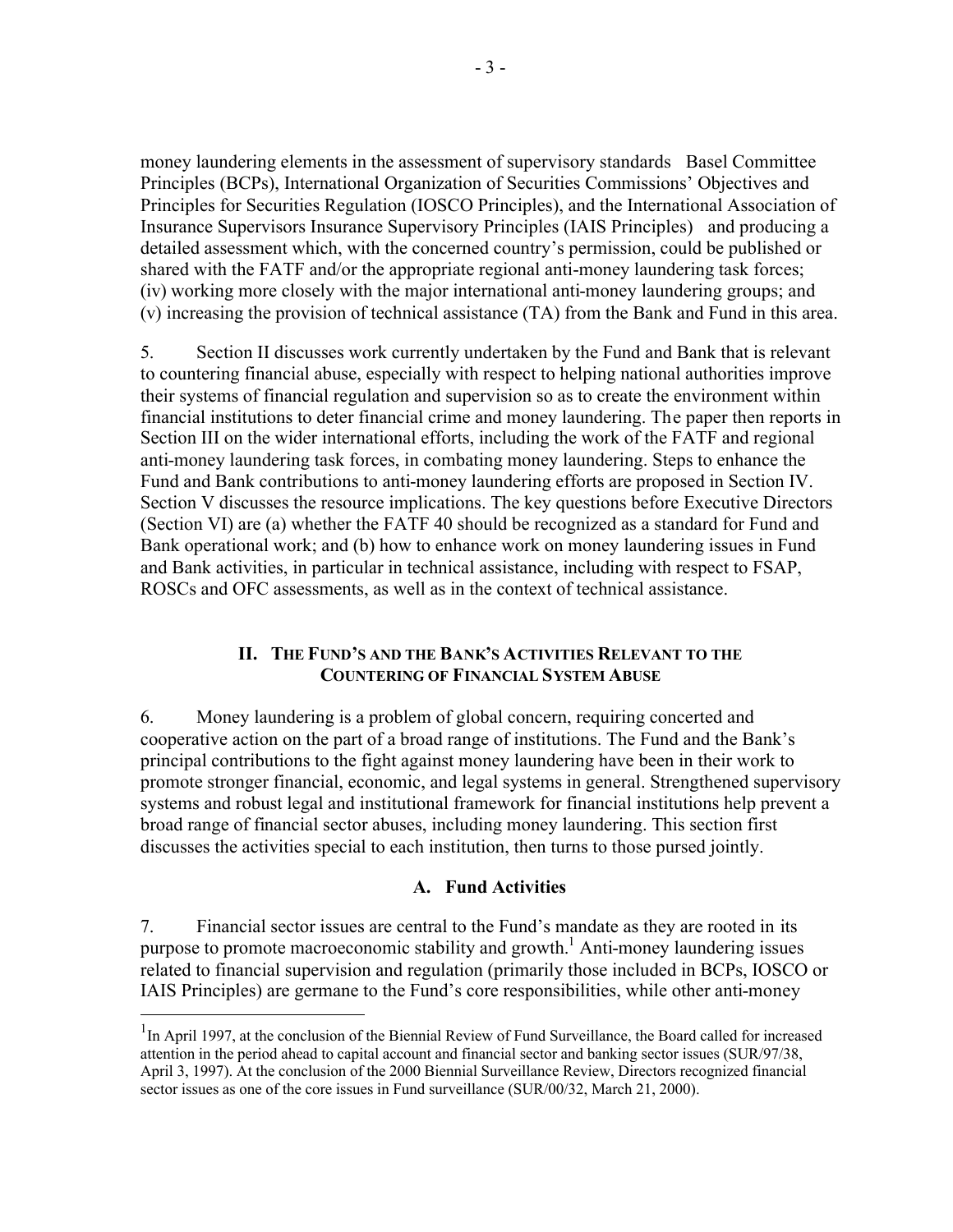laundering issues associated with criminal law enforcement (primarily those not included in BCPs, IOSCO or IAIS Principles) are beyond the Fund's core areas. Under existing Fund policies, anti-money laundering issues other than those relating to financial sector regulation and supervision are covered under surveillance and conditionality, as with other governance matters,<sup>2</sup> only if they pass the macro-relevance test.<sup>3</sup> The Fund could raise the issue of crossborder implications of money laundering, e.g., during the Article IV consultation, for a given member when this is macro-relevant for other members or important for stability of the international financial system (under Article XII, Section 8).

8. The Fund in its broad operational activities surveillance, conditionality and technical assistance promotes stronger financial systems, including through FSAPs, OFC assessments, and ROSC exercises. The Fund's work helps national authorities strengthen their supervisory and regulatory systems which, in turn, helps both to promote the safety and soundness of the financial sector and to create an environment that prevents financial system abuse. In particular, assessments of observance of international standards, codes, and best practices in the areas of financial supervision, prudential regulation, transparency of fiscal and monetary policies, and data provision and dissemination have the potential to play a major role in fostering financial market integrity. In this context, the Fund staff has followed the guidance given in *Concluding Remarks Following the Executive Board Discussion of the Fund's Role in OFC Assessments* (*Offshore Financial Centers—The Role of the Fund* (BUFF/00/98), July 14, 2000). Directors stressed that effective anti-money laundering measures were important for the integrity of the financial system as well as for fighting financial crime, and that such measures were part of the core supervisory principles covering all financial sectors. Directors also noted, however, that anti-money laundering measures promoted by FATF included law enforcement measures, which would not be appropriate for the Fund to assess.

#### **Surveillance and conditionality**

1

9. The emphasis on financial sector soundness in Article IV surveillance has increased in recent years.<sup>4</sup> In an earlier review of the coverage of financial sector issues in

*<sup>2</sup> See Summing Up by the Acting Chairman of the Review of the Fund's Experience in Governance Issues*, Executive Board Meeting 01/14, February 14, 2001, (BUFF/01/22, February 22, 2001). The 1997 Guidance Note on Governance stressed a more comprehensive treatment of governance issues within the IMF's mandate and expertise. The note recommends, *inter alia*, a more comprehensive treatment in the context of both Article IV consultations and IMF-supported programs of those governance issues that are within the IMF's mandate and expertise.

<sup>&</sup>lt;sup>3</sup> While the empirical evidence on the magnitude of financial system abuse including money laundering is limited, significant macroeconomic effects on individual countries cannot be ruled out.

<sup>4</sup> See Summing Up by the Acting Chairman, *Biennial Review of the Implementation of the Fund's Surveillance and of the 1977 Surveillance Review*, (SUR/00/32, March 21, 2000).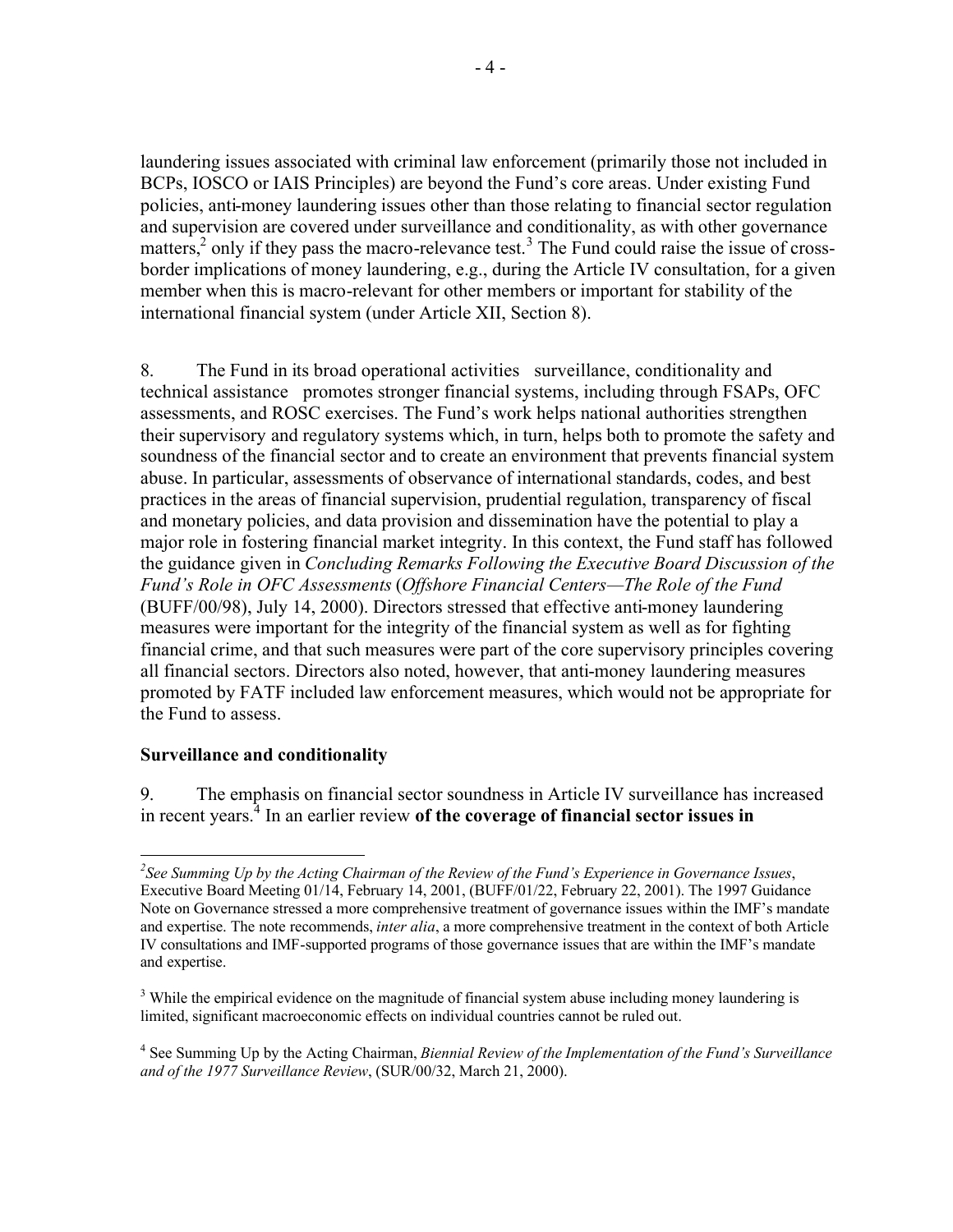**Article IV surveillance,** staff found that assessments of banking systems and prudential and supervisory frameworks were discussed in almost every report reviewed.<sup>5</sup> As a follow-up and in order to provide a snapshot of the treatment of financial system abuse issues, a sample of staff reports in the context of Article IV consultations and use of Fund resources was reviewed for references to financial system abuse issues. Taking into account that explicit operational guidance to staff on the Fund's role in addressing anti-money laundering issues is both limited and recent, the sample focused on staff reports for members hosting major financial centers and those members included in the lists published by the Financial Stability Forum (FSF), FATF, and OECD.<sup>6</sup> Accordingly, the staff survey covered 48 staff reports issued during January 1999–December 2000.<sup>7</sup> Staff reports were examined for the coverage of money laundering, other financial crime (e.g., pyramid schemes, fraudulent sale of financial instruments), tax evasion, and corruption related to the financial sector. The reports were also reviewed for coverage of banking secrecy, which may contribute to financial abuse, as well as of the offshore financial activities that may be subject to less stringent regulation and supervision and thus potentially susceptible to financial system abuse.

10. **More than half of the staff reports reviewed included references to financial system abuse-related issues.** Specifically, 19 reports covered money laundering, six referred to financial crime generally, eight to banking secrecy, 12 to tax avoidance (or tax havens), and six to corruption. Six staff reports included specific references to the authorities' reaction to their countries being placed on one of the lists promulgated by the FSF, FATF or OECD alleging substandard compliance with their particular criteria.

## **Technical assistance**

11. Staff has provided **technical assistance on the design of prudential regulation and banking supervision schemes of many Fund members.**<sup>8</sup> The most extensive TA in this

<sup>&</sup>lt;sup>5</sup> Sixty-six Article IV consultation reports for emerging market and transition economies in 1998 and 1999 were reviewed. See *Biennial Review of the Implementation of the Fund's Surveillance and of the 1977 Surveillance Decision,* (SM/00/40, February 18, 2000), pages 23-26.

<sup>&</sup>lt;sup>6</sup>Major financial centers include Germany, Hong Kong SAR, Japan, Luxembourg, Singapore, Switzerland, United Kingdom, United States. Others countries include Antigua and Barbuda, Bahamas, Bahrain, Barbados, Belize, Costa Rica, Cyprus, Dominica, Grenada, Israel, Lebanon, Liberia, Malaysia (Labuan), Maldives, Malta, Mauritius, Panama, the Philippines, Russia, Seychelles, St. Kitts and Nevis, St. Lucia, St. Vincent and the Grenadines, Tonga, and Vanuatu.

<sup>&</sup>lt;sup>7</sup>The sample includes 3 use of Fund resources reports, 2 combined Article IV and use of Fund resources reports and 43 Article IV reports.

<sup>&</sup>lt;sup>8</sup> Technical assistance reports by MAE during January 1992–October 2000 were surveyed for references to money laundering. Of a total of 998 MAE technical assistance reports electronically available, 115 reports contained references to money laundering.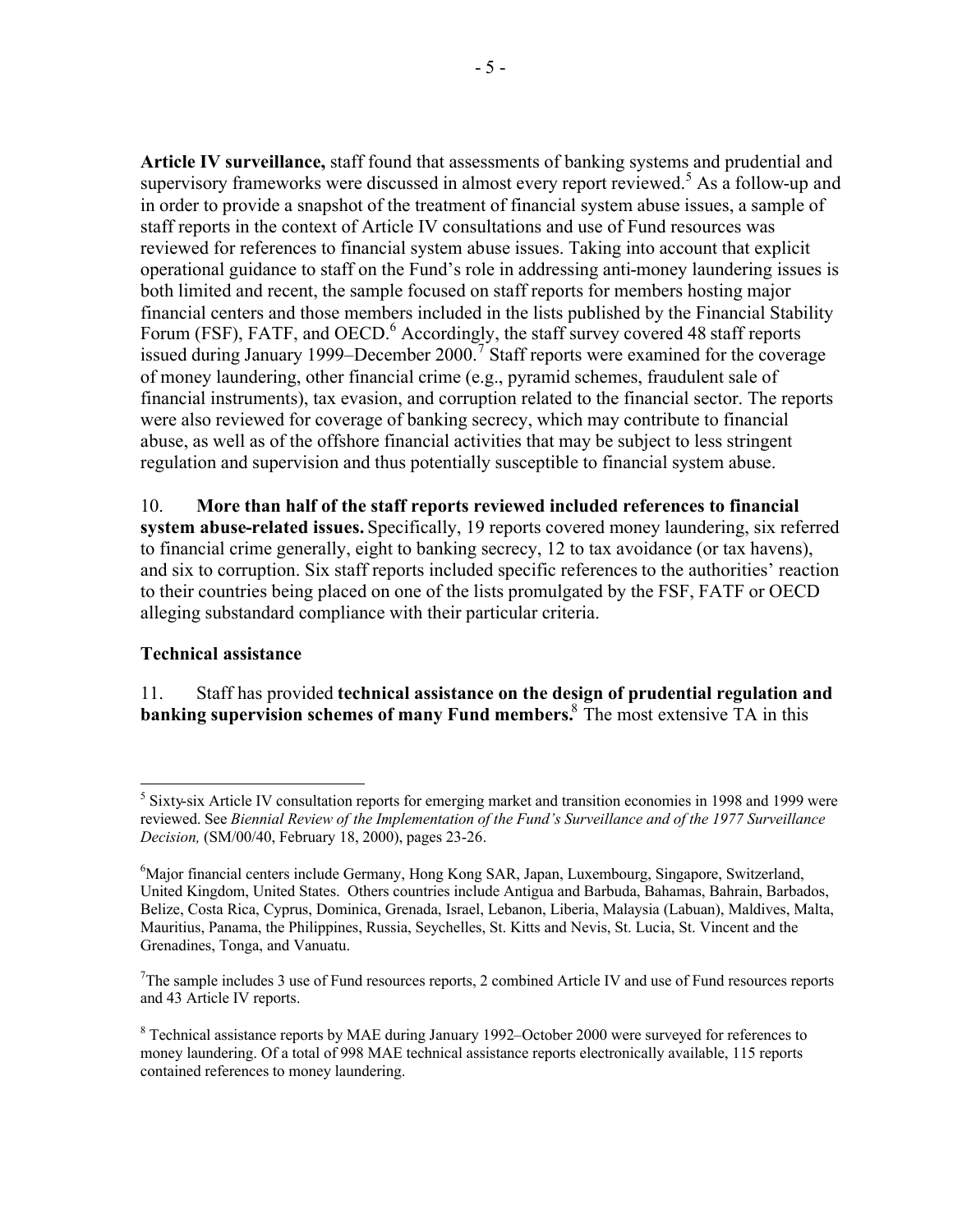area has been provided in the context of OFCs, FSAP, and ROSC modules.<sup>9</sup> The OFC **assessment program** has involved missions to 17 jurisdictions between October 2000 and March 2001. A progress report on the program was provided to the Fund Board on February 9, 2001. Anti-money laundering legislation, regulations and practices are being put in place by a number of jurisdictions, some with the support of Fund TA. Many of these OFC jurisdictions intend to request a Fund assisted assessment of financial sector standards and codes or an FSAP-type comprehensive assessment of their financial systems. FSAPs and ROSCs involve both the Fund and the Bank, and are discussed below.<sup>10</sup>

## **B. Bank Activities**

12. Consistent with its development mandate and comparative strengths, the Bank Group has been contributing to the global efforts to combat financial abuse and money laundering in three ways:

- First, helping countries identify and address structural and institutional weaknesses that may contribute to the lack of market integrity and potential for financial abuse.
- Second, participating in targeted international efforts to combat money laundering based on its mandate and expertise.
- Third, ensuring that the Bank Group's own financial transactions do not inadvertently undermine international actions to curb illegal practices.

# **Strengthening structural and institutional underpinnings**

13. As a global development institution, helping countries put in place strong economic, financial and legal foundations is the principal contribution that the Bank can make to the efforts to combat financial abuse. In recent years, the Bank has stepped up these efforts and is taking a more systematic approach in partnership with others, especially the Fund. There are three main related areas of work that are of particular relevance to increasing resilience against financial abuse, and where the Bank has deepened its involvement:

14. **Anti-corruption, governance and public financial management.** The Bank has greatly expanded its program in the areas of anticorruption, governance and public financial

 9 This work has been discussed by the Executive Board. See, for example, *Offshore Financial Centers—The Role of the Fund* (SM/00/136 and BUFF/00/98), *Financial Sector Assessment Program—A Review—Lessons from the Pilot and Issues Going Forward* (SM/00/263, November 27, 2000 BUFF/00/190, December 12, 2000), and *Experience with Basel Core Principles Assessments* (SM/00/77).

<sup>&</sup>lt;sup>10</sup> Currently, assessment of BCPs are defined as being within the Fund's direct operational focus (Group 1). IOSCO and IAIS Principles are defined as being within both the Fund and Bank's operations focuses (Group 2). All three are generally assessed under the FSAP, and separate ROSC modules on these standards have increasingly been prepared as part of the FSAPs. *See Assessing the Implementation of Standards—A Review of Experience and Next Steps* (SM/10/11, January 12, 2001).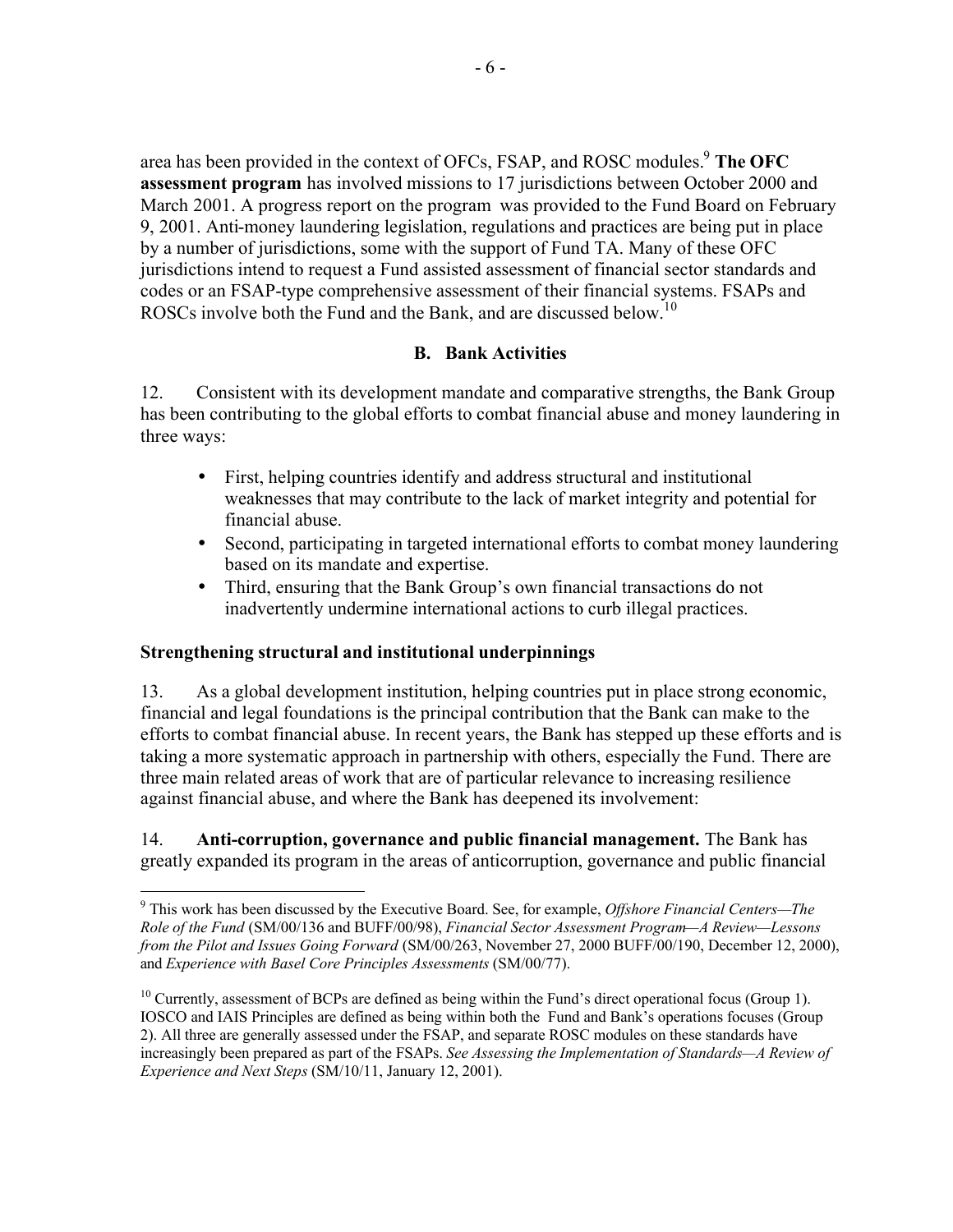management.<sup>11</sup> Since the launch of the Anti-Corruption program in 1997, the Bank has supported more than 600 lending and non-lending activities in approximately 90 countries aimed at stimulating institutional reforms needed to reduce corruption and strengthen governance. These include, for example, adaptable program loans and technical assistance operations designed to enhance capacity and reform incentives in the civil service (including for employees of public financial regulatory bodies); reforms in the financial sector, in public financial management systems, and in tax and customs administration; and programmatic adjustment loans that focus on improving accountability and transparency in the public sector through strengthened legal, regulatory and judicial systems and reforms in expenditure management and financial accountability. Economic and Sector Work (ESW) to deepen understanding of the sources and mechanisms of corruption and other types of institutional dysfunction has expanded markedly, with increased use of diagnostic instruments and surveys and the new Institutional and Governance Review. CAS task managers are now required to take corruption into account when formulating country programs and designing individual lending operations, and each CAS is reviewed for its realism in dealing with incountry governance issues. There has been a marked increase in the amount of analytical work done on public expenditure and financial management systems, increasingly in partnership with borrowers and donors. Stronger control and governance of public finances, in particular, are seen as essential foundations for adjustment and programmatic lending across the board.

15. **Strengthening financial systems.** The Bank deploys a wide array of activities to help countries carry out financial sector reform, with focus primarily on longer-term development issues. Prior to the Asian crisis, financial sector lending (adjustment and investment loans as well as technical assistance) amounted to US\$2.2 billion per year on average, but financial sector lending increased dramatically in the aftermath of the recent financial crises, amounting to an average of US\$4 billion over the past three years. In the 1990s the focus has shifted to a wide range of structural and policy dimensions affecting the financial sector, including, inter alia, the legal, regulatory, and supervisory framework for the banking industry, the insurance sector, capital market development, payment and settlement systems and bank restructuring and privatization.<sup>12</sup> In the current fiscal year, the Bank's financial sector staff are also undertaking economic and sector work in more than 22 countries (in addition to the FSAPs), conducting policy analysis and research on cross-cutting financial sector policy issues, and implementing more than 130 technical assistance projects in nearly 50 countries and regions.

1

 $11$  For more detailed information on the Bank's governance, anticorruption, and public sector reform programs, see Helping Countries Combat Corruption: Progress in the Bank since 1997, September 2000, and Reforming Public Institutions and Strengthening Governance: A World Bank Strategy, November 2000.

<sup>&</sup>lt;sup>12</sup> See *Strategy for the Financial Sector: Draft Final Report* (R2000-169), August 19, 2000, discussed by the World Bank's Board of Executive Directors on October 19, 2000.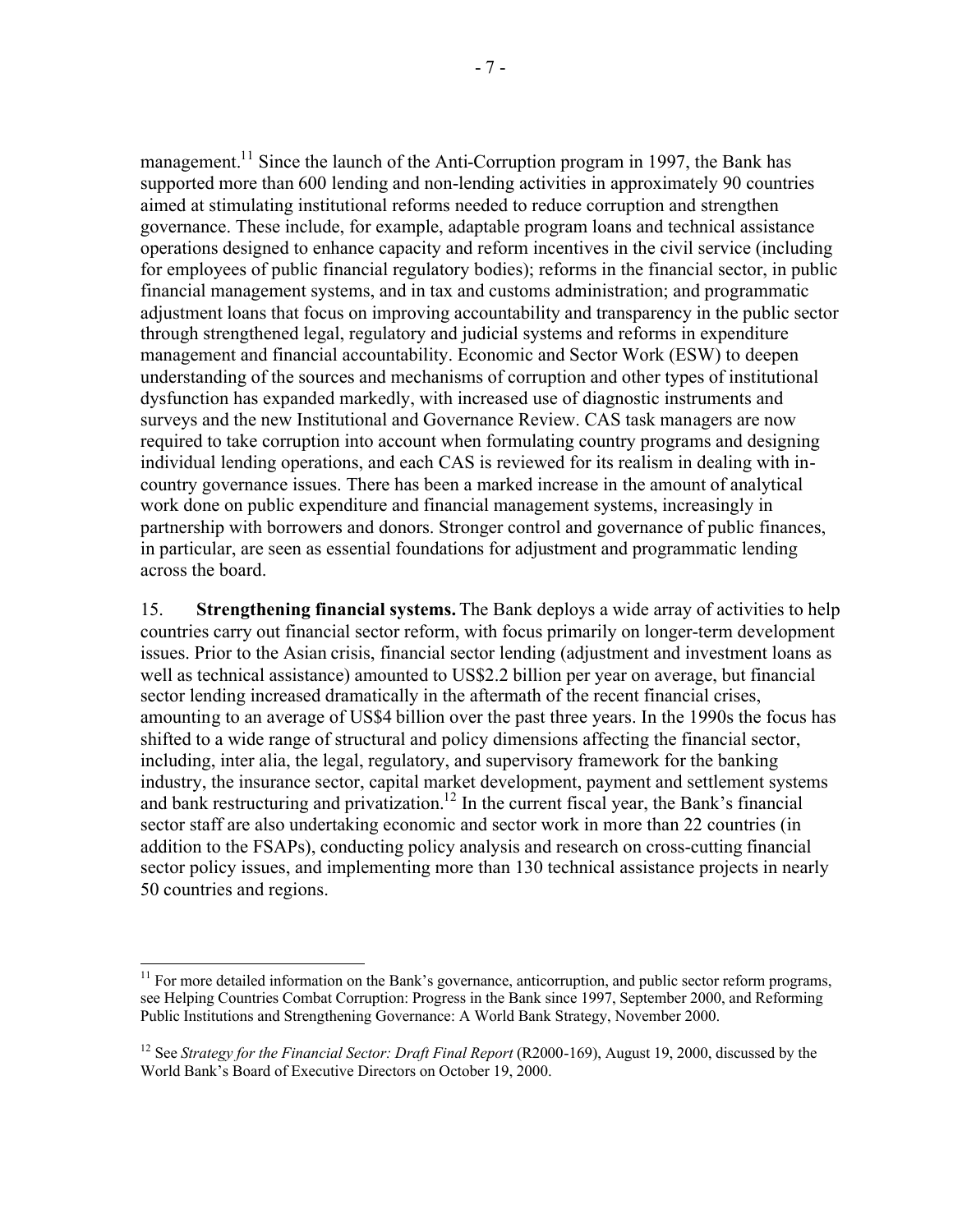16. **Market infrastructure and integrity.** Financial market integrity requires a well functioning legal framework and sound practices. The Bank has increased its efforts in several areas that are key to a robust market infrastructure, and that have been highlighted in the wake of recent financial instability. In particular, the Bank has stepped up its programs to strengthen legal and judicial reform and institutions, corporate governance, accounting and auditing and market transparency.<sup>13</sup> In this, the Bank has sought to develop its partnerships with other institutions to enhance leverage and reduce costs. For example, it has established the *Global Corporate Governance Forum* with the OECD which is aimed at promoting a broad based dialogue and at helping developing and transition economies strengthen their corporate governance regimes. Similarly, the Bank participates and plays a catalytic role in the *International Forum on Accountancy Development,* which is a broad based public-private partnership to support sound accounting and auditing practices at the global and country level.

## **Contribution to international efforts to combat money laundering**

17. The Bank has been contributing to international efforts targeted at money laundering more specifically in three ways: (a) by participating in international discussions (e.g., FSF, FATF, OECD Forum on Harmful Tax Competition); (b) focusing on financial abuse in the context of economic and sector work and policy dialogue, and now in a more focused way through the joint FSAP program; and (c) providing limited technical assistance to countries to strengthen anti-money laundering programs. $^{14}$ 

18. The Bank has recently focused its efforts in small developing economies which are especially susceptible to potential financial abuse, including money laundering, and need support in putting in place the policy and institutional foundations and specific provisions that are needed to reduce the risks of such abuse. The recent Financial Sector Strategy Paper<sup>15</sup> affirms the Bank's commitment to helping small economies tackle the development challenges that may stem from international initiatives aimed at fighting money laundering.<sup>16</sup> As noted in the background document for last Fall's First Annual Small States Forum,<sup>17</sup>

<sup>1</sup> <sup>13</sup> For further details on the Bank's role in helping countries strengthen corporate governance and accounting and auditing, see International Financial Architecture: An Update of Bank Activities, September 13, 2000 (DC/2000-20) and *Assessing the Implementation of Standards: A Review of Experience and Next Steps*, The International Monetary Fund and the World Bank, March 2001.

<sup>&</sup>lt;sup>14</sup> One such case is the Colombian Financial Market Development Project program which aims to establish a Financial Intelligence Unit that will collect, monitor and analyze relevant information on suspicious transactions from the financial and the private sectors.

<sup>&</sup>lt;sup>15</sup> *Strategy for the Financial Sector: Draft Final Report* (R2000-169), August 19, 2000.

<sup>&</sup>lt;sup>16</sup> Fourteen Bank's eligible countries are on the FATF's and FSF's lists of NCCTs and OFCs.

<sup>&</sup>lt;sup>17</sup> See *First Annual Small States Forum: Background Information Document*, September 25, 2000, accessible at www.worldbank.org/smallstates.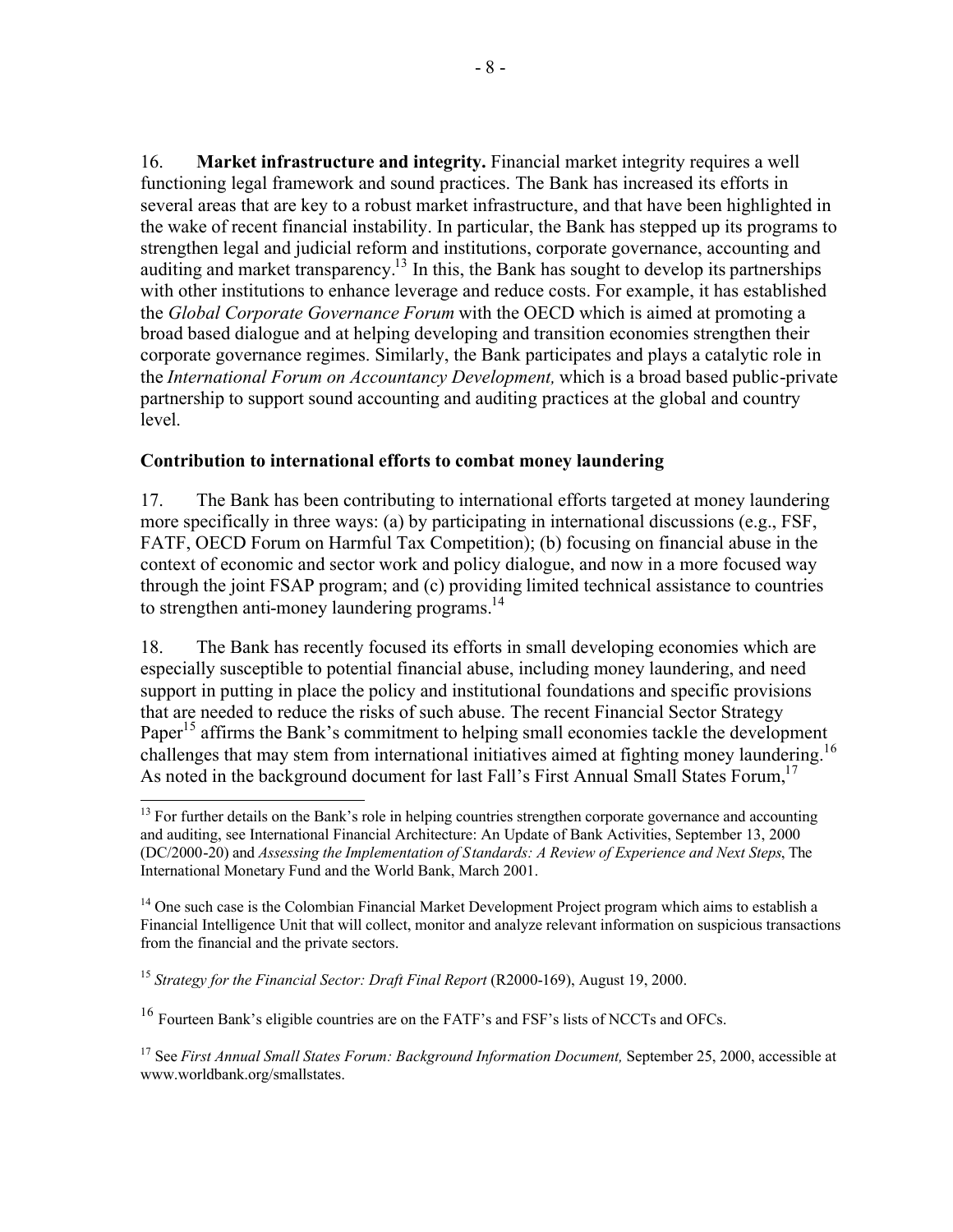some small states have become successful at providing both onshore and offshore financial services, and the Bank supports their efforts to ensure that their regulatory and supervision frameworks are in line with international standards. Through the CAS, the Bank identifies financial sector issues and outlines the role it will play to address them, working in close collaboration with the IMF and other partners.

## **Fiduciary and safeguard rules**

19. The Bank has also tightened its fiduciary safeguards to ensure that its own lending is used for the purposes intended and not be subject to financial abuse. For project lending, the Bank asks borrowers to comply with well-specified requirements to ensure financial accountability and abuse prevention of funds made available by the Bank. For adjustment lending, in addition to safeguards for its own funds, the Bank works with countries to strengthen their overall public financial management. The number of country financial accountability and procurement assessments is growing quickly, and the procurement and financial management capacity of all implementing agencies is assessed before investment projects are presented to the Board for approval. Similarly, when extending loans or guarantees, or investing in equity instruments, IFC and MIGA follow international best practice based on their extensive experience, and apply rigorous scrutiny to projects in countries unfavorably rated by the FATF or the FSF.

20. The Bank Group is particularly attentive to structure its own financial operations, be they Bank's, IFC's or MIGA's funding, investment or derivative transactions, in a way that does not inadvertently undermine international efforts to curb money laundering. Although Bank practices are not jurisdiction-specific, they reflect the high standards of care and due diligence with which the Bank Group operates to mitigate risks, including reputational risk. Internal risk management guidelines limit Bank's financial transactions to counterparties with credit ratings of "A" or better. In addition, the Bank has a specific prohibition on the maintenance of deposits in OFCs, primarily out of concern with reputational risks, and investment activities are limited to instruments with ratings of "A" or better. In borrowing activities, the Bank deals only with reputable and well-established underwriters. Similarly, IFC's Treasury activities are subject to stringent guidelines approved by its Finance Committee and, in the case of liquid assets investments, investment authority approved by the Board. Currently, about 80 percent of securities held in the IBRD/IDA/MIGA portfolios are issued by governmental entities, with the remainder in Asset Backed Securities.

# **C. Fund/Bank Joint Work**

21. The Fund and the Bank have been contributing jointly to the countering of financial system abuse in the context of FSAP and ROSC program.

22. **The Financial Sector Assessment Program,** introduced in 1999, aims to identify both financial vulnerabilities and development needs. At the most general level, joint Fund/Bank FSAP work reduces the opportunities for financial crime through improving financial supervision and the preconditions (legal, governance, administrative, etc.) for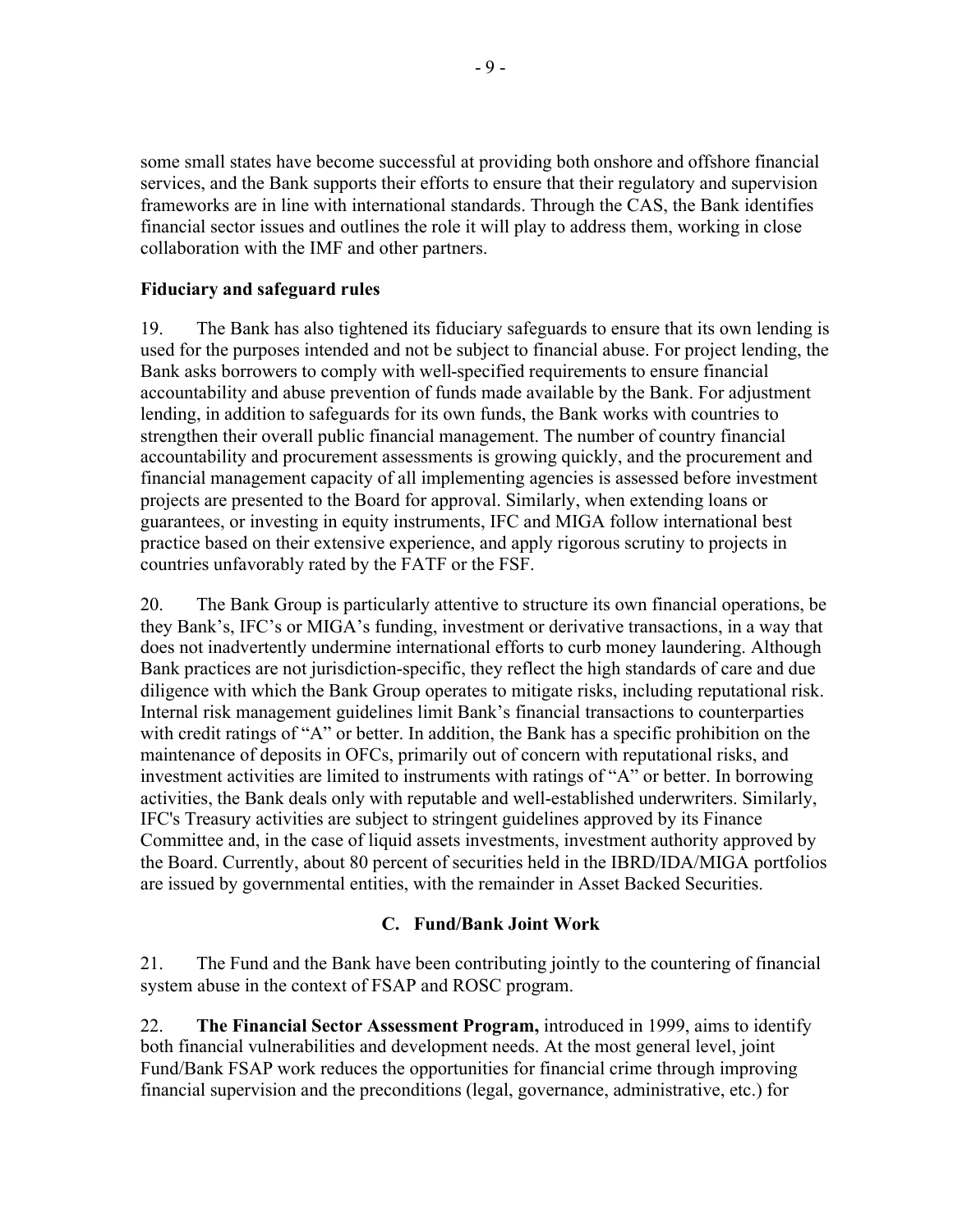effective regulation and supervision. More specifically, FSAPs assess, by examining supervisory core principles, the susceptibility of the financial system to financial crime and money laundering, for example, because of excessive bank secrecy laws. All FSAPs include an assessment of BCPs (in particular CP15, which relates directly to money laundering); most contain assessments of the equivalent IOSCO and IAIS principles. The principle findings from the FSAPs are communicated to the Fund's and Bank's Executive Boards in the form of a Financial Sector Stability Assessment report (FSSA) and a Financial Sector Assessment report. As of end-March 2001, 14 FSSAs and nine FSAs have been issued to Executive Directors.

23. In the area of anti-money laundering, advice and recommendations arising from FSAPs include (i) introduction of legislation to do away with anonymous banking accounts; (ii) improvements to "know-your-customer" procedures in the context of the assessment of BCP 15; (iii) modifications to secrecy legislation to verify implementation of know your customer requirements; and (iv) implementation of new anti-money laundering laws.

24. The IMF and the Bank have also been collaborating closely in assessing progress in implementing selected international standards through the program on Reports on Observance of Standards and Codes. The international community has emphasized the development and implementation of standards as one of the key elements in strengthening the architecture of the international financial system by promoting the sound functioning of members' economic and financial systems. The assessment and disclosure of observance of standards can highlight potential vulnerabilities, help national authorities in their efforts to strengthen domestic economic and financial sector policy frameworks, and promote transparency and market discipline. Largely in the context of the FSAP, the Bank and the Fund conduct assessments of relevant financial sector standards (the Basel Core Principles, the IOSCO Principles and the IAIS Principles) that lead to the preparation of ROSCs. As of end-March, 2001, 38 ROSC modules in these three areas have been completed for 23 countries, of which 21 have been published.

#### **III. INTERNATIONAL EFFORTS TO COUNTER MONEY LAUNDERING**

25. Several international organizations and task forces are involved in efforts to counter money laundering. They can be divided into (i) those that are concerned primarily with financial/supervisory matters, including (in addition to the Fund and the Bank) the Basle Committee, the IOSCO, and the IAIS; (ii) those that are concerned with both financial/supervisory and legal/criminal enforcement matters, including the FATF, the various regional anti-money laundering task forces, the United Nations, the Council of Europe, the European Union, the Organization of American States, and the Commonwealth Secretariat; and (iii) those that are primarily concerned with legal/criminal enforcement matters, including the Egmont Group of Financial Intelligence Units and Interpol. This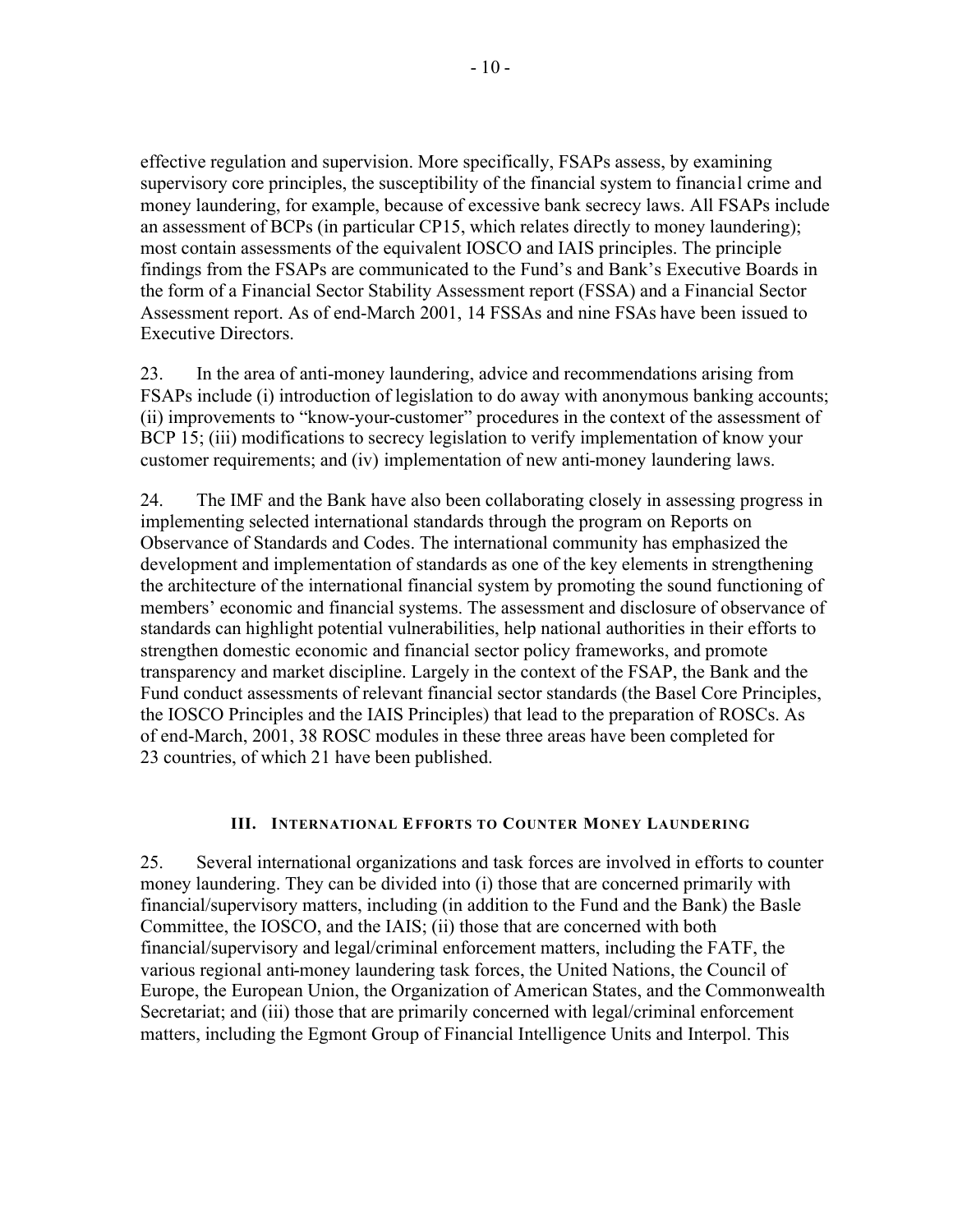section briefly discusses those groups whose purview includes legal/criminal enforcement matters.<sup>18</sup> A summary of the nature and activities of these groups is found in Table 1.

| Organization                                      | Operational<br><b>Standard</b>            | <b>Legally</b><br><b>Binding</b> | Membership                                | <b>Focus</b>                  | Implementation                                                     |
|---------------------------------------------------|-------------------------------------------|----------------------------------|-------------------------------------------|-------------------------------|--------------------------------------------------------------------|
| FATF                                              | FATF <sub>40</sub><br>Recommendati<br>ons | no                               | mostly<br>industrialized<br>countries     | prevention and<br>enforcement | mutual evaluation                                                  |
|                                                   | 25 Criteria                               | no                               |                                           |                               | one way evaluation                                                 |
| Regional anti-<br>money laundering<br>task forces | FATF <sub>40</sub>                        | no                               | open to<br>jurisdictions in<br>the region | prevention and<br>enforcement | mutual evaluation                                                  |
| <b>UN</b>                                         | <b>Treaties</b>                           | yes                              | most countries                            | enforcement                   | <b>UN General Assembly</b>                                         |
| Global Program                                    | Model laws,<br>other sources              | no                               |                                           | prevention and<br>enforcement | surveillance and technical<br>assistance                           |
| Council of Europe                                 | Treaty                                    | yes                              | largely council<br>membership             | enforcement                   | Council of Europe                                                  |
| C.E. Committee                                    | Various<br>sources                        | no                               |                                           | prevention and<br>enforcement | technical assistance                                               |
| EU                                                | Directive                                 | yes                              | $\overline{H}$                            | mostly prevention             | <b>EU</b> Commission                                               |
| 0.A.S.<br>C.I.C.A.D.                              | Model<br>regulations                      | no                               | O.A.S. members                            | prevention and<br>enforcement | technical assistance                                               |
| Commonwealth                                      | Model law                                 | no                               | commonwealth<br>members                   | prevention and<br>enforcement | technical assistance                                               |
| <b>Egmont Group</b>                               | Model<br>agreement                        | no                               | diverse<br>membership                     | enforcement                   | technical assistance and<br>mutual assistance in<br>investigations |
| <b>INTERPOL</b><br><b>FOPAC</b>                   | Various<br>sources                        | N <sub>0</sub>                   | most countries                            | enforcement                   | mutual assistance in<br>investigations                             |

Table 1. International Organizations Engaged in Anti-Money Laundering Activities

26. **The Financial Action Task Force's** 40 Recommendations are widely recognized as the key set of standards to deter the crime of money laundering. These recommendations involve both financial/supervisory and legal/criminal enforcement matters. FATF members evaluate their compliance with these crime-fighting standards through self-assessment and mutual evaluation exercises. These latter exercises involve standardized questionnaires, checklists, and on-site evaluations, and result in reports identifying weaknesses and areas for improvement. In addition, the FATF has produced a set of 25 Criteria Defining Non-Cooperative Countries or Territories (NCCTs), based on, but not identical to the FATF 40,

1

<sup>&</sup>lt;sup>18</sup>These groups are described in greater detail in Annex I.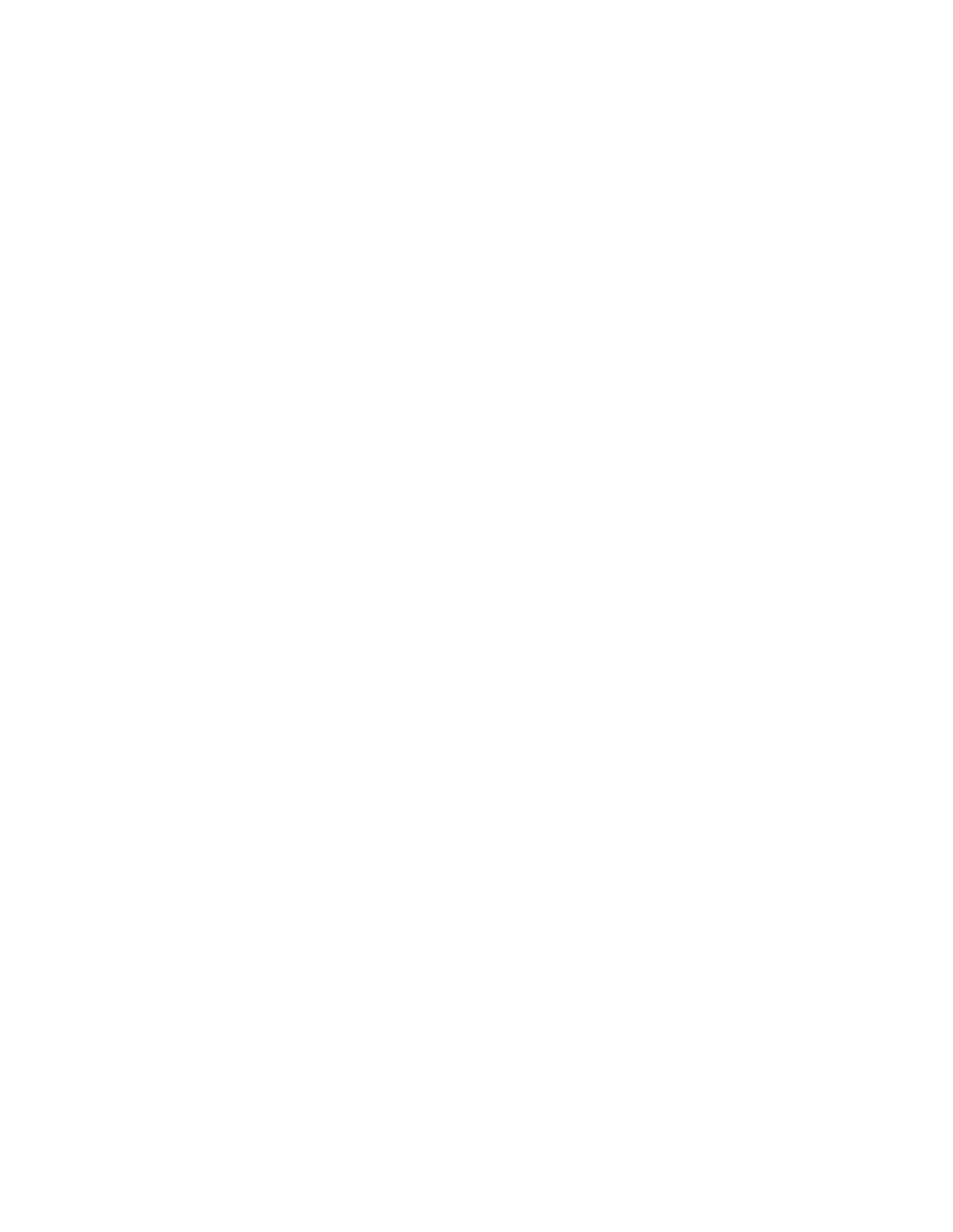make appropriate public statements; the Fund and the Bank could better publicize their respective activities; and both institutions could undertake additional studies, engaging in workshops, focusing on the macroeconomic and development affects of money laundering.

#### **Box 1. Steps to Enhance the Fund's and Bank's Contribution to International Efforts Countering Money Laundering**

- *Publicize importance of countries acting to protect against financial abuse and money laundering***.** The IMFC and DC, as well as the Boards of the Fund and the Bank, to make appropriate public statements; the Fund and the Bank to publicize relevant information on their activities; and both to undertake additional studies, engage in workshops etc. with respect to the macroeconomic and development affects of money laundering.
- *Recognize the FATF 40 as a standard for anti-money laundering useful for Fund/Bank operational work*. The FATF (and possibly regional groups) could be invited to prepare a ROSC module provided that the underlying ROSC process is observed, i.e., that there is uniformity of treatment, the FATF 40 is used for all assessments (including FATF nonmembers) and the approach to assessments is cooperative and voluntary. At this time the conditions for the ROSC process are not met and therefore the staffs do not recommend that FATF (or other groups) be invited to prepare ROSC modules.
- *Intensify focus on anti-money laundering elements in relevant supervisory principles.* The Fund and the Bank to develop a methodology document for determining compliance with key anti-money laundering elements in the relevant BCP, IOSCO and IAIS principles (see Annex II). The methodology document would draw from guidance material available from relevant organizations/entities, including Basel Committee, IOSCO, IAIS and the FATF. (About half of the FATF 40, which pertain to financial/supervisory matters, would be relevant in crafting the methodology document.) Detailed assessments could be published or shared with the FATF and other regional anti-money laundering task forces.
- *Work more closely with major international anti-money laundering groups.* The Fund and the Bank would work more closely with other international anti-money laundering groups, including participating in more meetings and joint workshops, and exchanging information, particularly on compliance with financial standards. To avoid confusing different purposes and methods, the Fund and the Bank would not undertake joint missions with the FATF or regional task forces.
- *Increase the provision of technical assistance***.** The delivery of TA by the Bank and the Fund when combined with other bilateral and multilateral TA providers would achieve greater efficiency and effectiveness.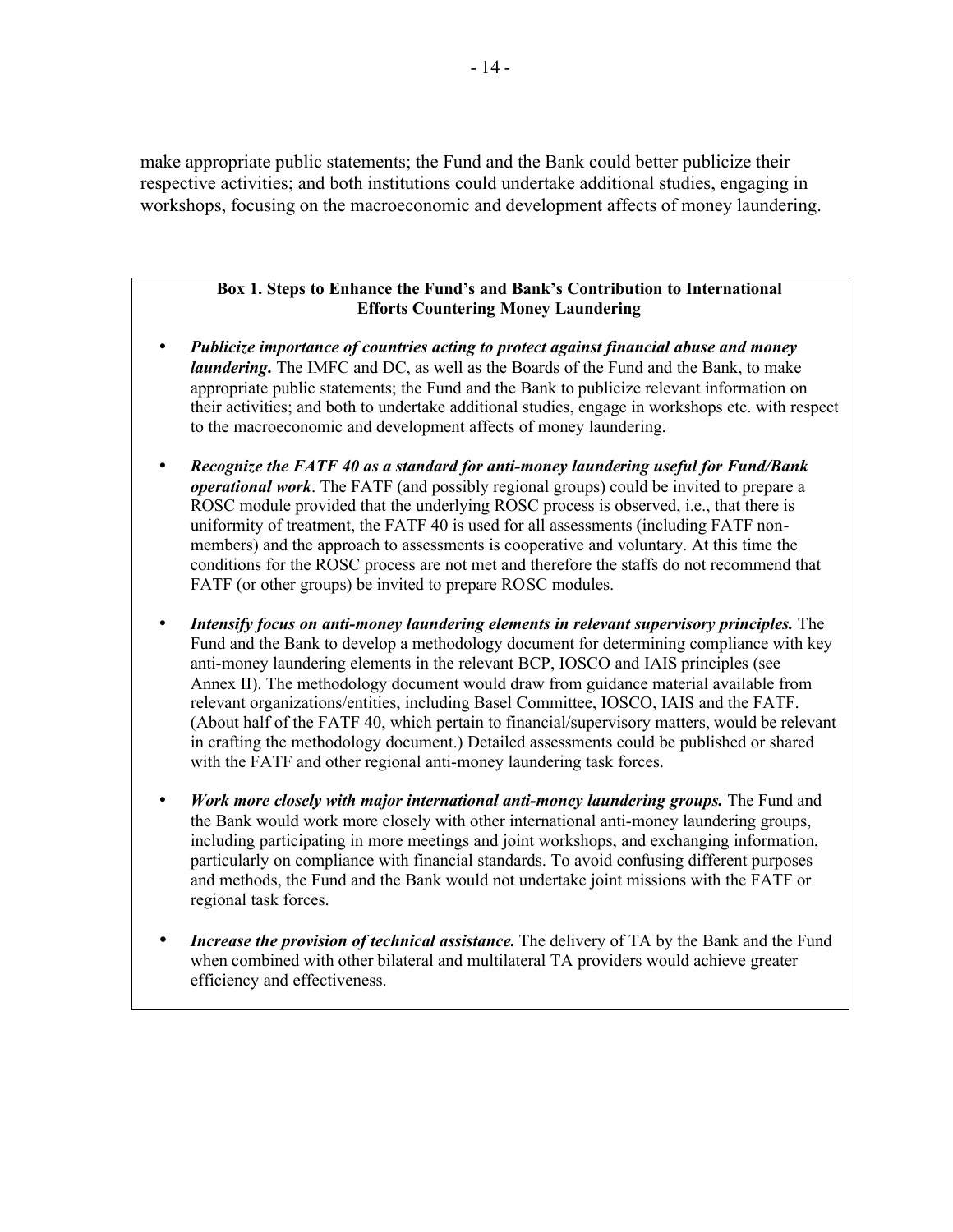34. The Boards of the Fund and the Bank could seek a statement by IMFC and the DC that would (i) recognize that money laundering is a global concern requiring concerted and cooperative action on the part of a range of institutions, with the lead taken by the FATF and the UNDCP,<sup>20</sup> that effective anti-money laundering measures are important to all Fund and Bank members (though especially to those with large financial markets) and that implementing such measures is a primary responsibility of national authorities; and (ii) encourage the Fund and the Bank to enhance their current contributions to counter money laundering by helping countries strengthen their economic, financial and legal systems broadly.

35. Next, the Fund and the Bank could communicate to the public more effectively their various contributions to preventing financial abuse and money laundering. They could do this by emphasizing in their public outreach activities the role that the institutions play, through support of economic programs and technical assistance in helping countries to develop and reform their financial systems and assisting them towards putting in place a proper regulatory and supervisory environment. In particular, the activities with respect to financial sector standards and codes assessed by the Fund and the Bank could be stressed. Methods for improving outreach could include speeches, articles, and seminars.

36. The Fund and the Bank could undertake additional research into the macroeconomic and development effects of financial crime and money laundering. Because the scale and consequence of financial sector abuse in general, and of money laundering in particular, are not well understood (for the obvious reason that illegal activities are difficult to measure) such additional research would be difficult. At a minimum, however, the research would review effects of financial crime on the macro economy and would aim at providing an indication of the significance with which crime impacts industrial and developing country markets. The output of such research could be brought together in 2002 in a paper for both the Fund and Bank Boards.

## **Recognize the FATF 40 as an international anti-money laundering standard**

37. The Fund and the Bank could recognize the FATF 40 as the internationally accepted standard for anti-money laundering policies useful for Bank and Fund operational work, which would increase the number of recognized standards to 12. The FSF already includes the FATF 40 among its 12 key standards for sound financial systems. In deciding to recognize the FATF 40, Directors could consider the relevance of the FATF 40 to macroeconomic stability and financial soundness. Directors may also wish to consider whether the FATF 40 are broadly recognized as an international standard, $2<sup>1</sup>$  and if they are

<sup>1</sup>  $20$  Recognizes the key anti-money laundering statements, including the FATF 40, the UN Conventions Against Illicit Traffic in Narcotics Drugs and Psychotropic Substances (the Vienna Convention) and Against Transnational Organized Crime (the Palermo Convention) and the relevant UNDCP model laws; and invitations to members to abide by these principles.

<sup>&</sup>lt;sup>21</sup> Other internationally recognized money laundering standards are discussed in Section II.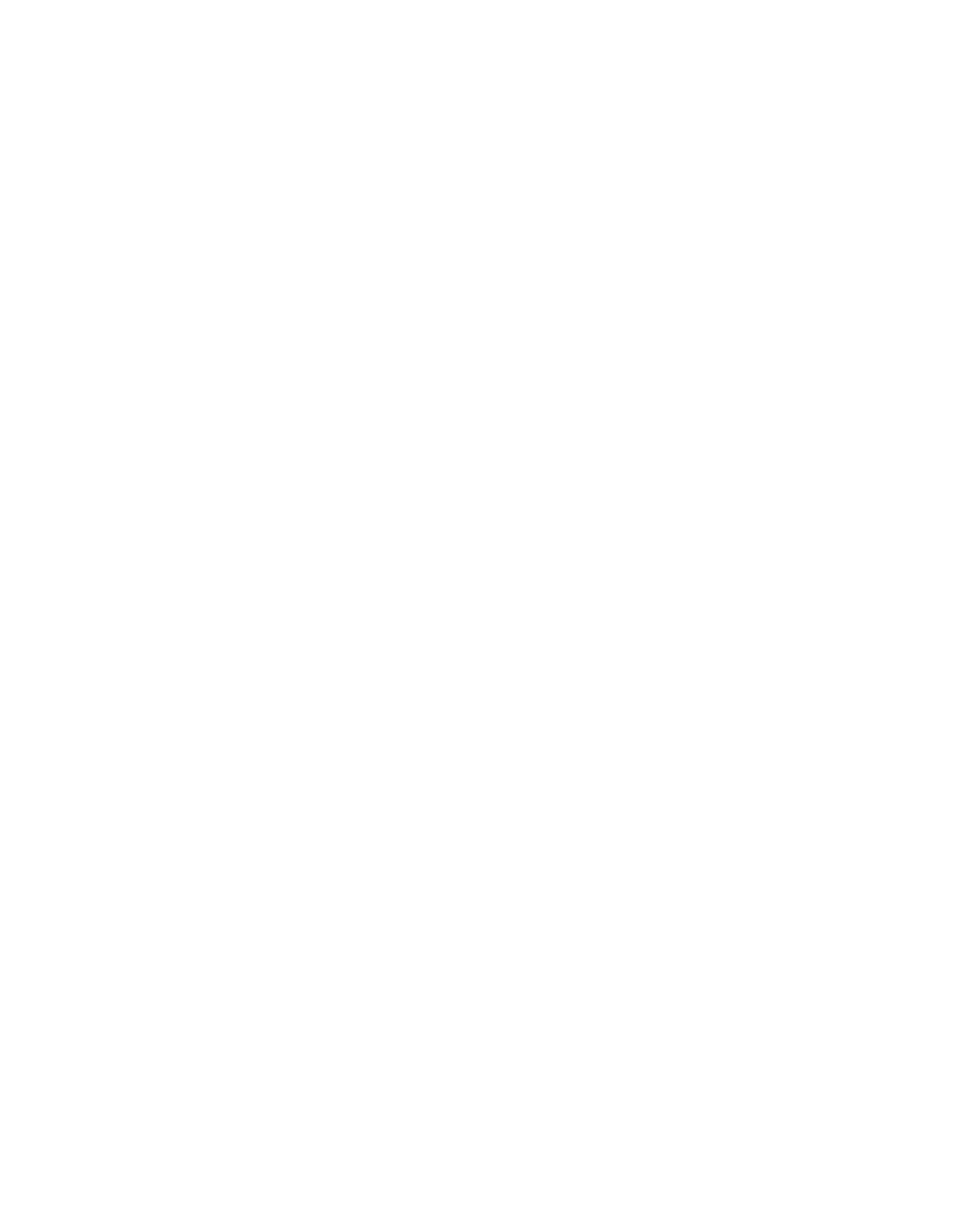standard such as the FATF 40 should be applied in a uniform fashion and on a voluntary basis. $27$ 

40. Because the FATF process lacks conformity with the principles of the Bank-Fund ROSC initiative, the two staffs recommend that FATF would not be invited at this time to prepare a ROSC module on the FATF 40. Instead, the two staffs could contribute to the ongoing revision of the FATF 40 and discuss with the FATF the principles behind the ROSC procedures, and come back to the Board with a report and recommendations.

## **Intensify focus by the Fund and the Bank on relevant anti-money laundering principles**

41. Independent of a decision to recognize the FATF 40 as a standard for operational work, the Fund and the Bank could deepen the emphasis on anti-money laundering elements of the BCP, IOSCO and IAIS Principles, which are already assessed under the FSAP. Observance of these and other principles helps ensure that financial institutions have in place needed management and risk control systems, which are crucial in helping to prevent financial crimes, including money laundering. The Fund and the Bank could deepen their assessment of compliance with the anti-money laundering elements of BCPs and the IOSCO and IAIS principles drawing on a new methodology document (to be developed) that sets out criteria for assessment and procedures for preparation of the report. Such a methodology document, while not directly using the FATF 40 as a standard, would cover the essence of the FATF 40 relating to financial/supervision matters (about half of the FATF 40).<sup>28</sup> Using the methodology document, a focused assessment of relevant anti-money laundering elements will be included as part of the detailed assessments of compliance with BCPs, IOSCO and IAIS Principles.

42. The release of detailed assessments, including the focused assessment of relevant anti-money laundering elements, would follow the policy established for technical assistance reports. In addition, the country concerned could share the reports with the FATF and other regional anti-money laundering task forces. Because of the Fund and Bank's comparative advantage in the financial sector, the detailed assessments could reduce the burden on the FATF and other anti-money laundering groups by limiting duplication of efforts.

43. As more FSAPs are undertaken, the coverage of anti-money laundering issues in financial sector work will deepen. In line with the Fund and Bank Executive Boards' guidance, the schedule for FSAPs should give the highest priority to systemically important

1

 $27$  "[A]ssessments must be independently conducted and consistently applied across all countries" *Summing Up by the Acting Chairman Assessing Implementation of Standards A Review of Experience and Next Steps* (SUR/01/13)(29/1/01).

<sup>&</sup>lt;sup>28</sup> See Annex II: FATF 40 Recommendations on the Principles of Supervision. That document could draw on those standards and principles currently used by other international task forces and groups that deal primarily with financial/supervisory matters.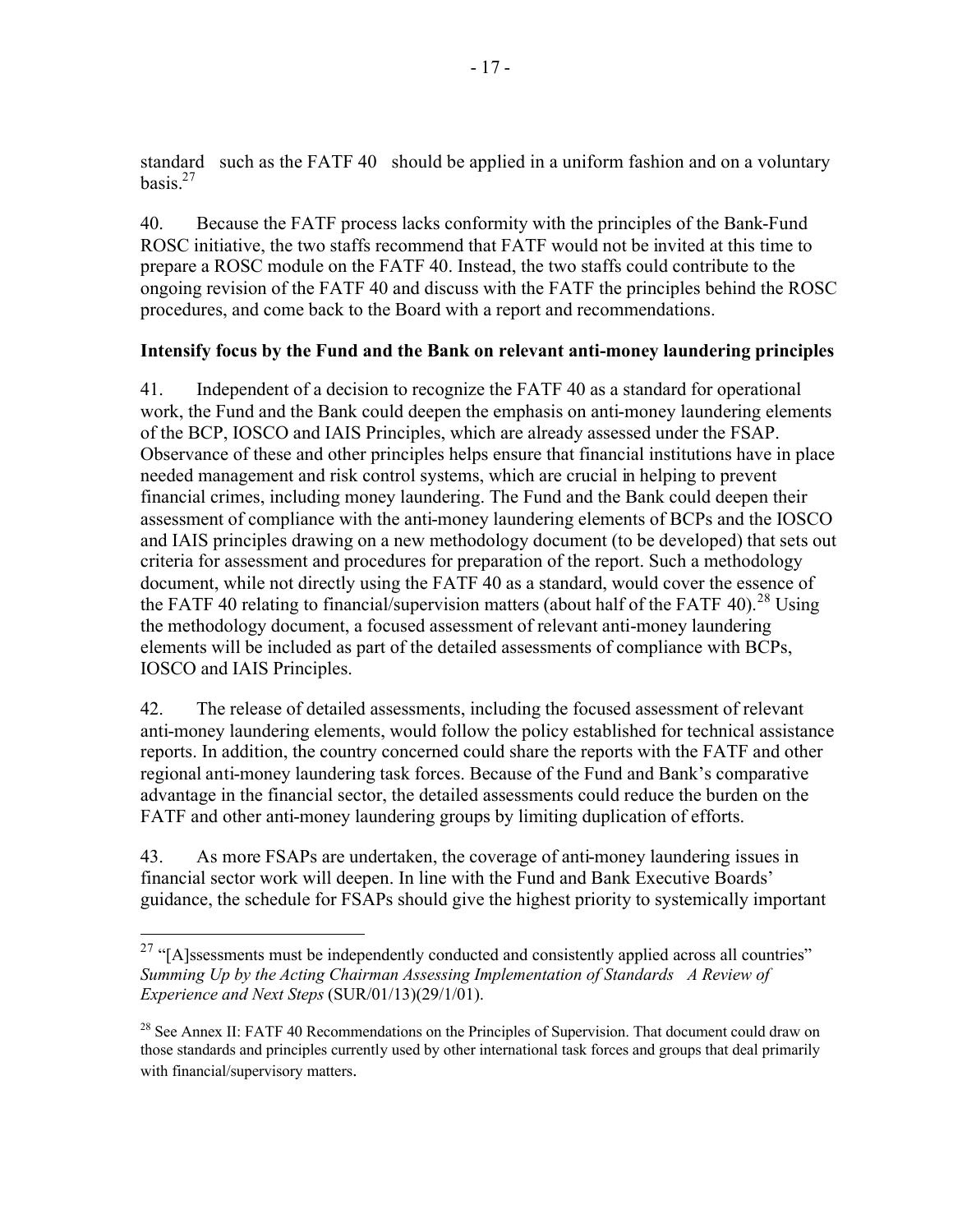countries. The Fund and the Bank would send a clear signal of the importance of effective anti-money laundering measures for national financial systems and the international financial system. It would also emphasize that both the Fund and the Bank are giving heightened attention to governance as an important factor influencing economic performance.

### **Work more closely with major international anti-money laundering groups**

44. The Fund and the Bank could work more closely with other international anti-money laundering groups and task forces. The most important of these are the FATF and the regional anti-money laundering task forces. Fund and Bank staff attend the main FATF meetings and now also some of the regional groupings.<sup>29</sup> Staff could work more closely with FATF by playing a role in the current substantial revisions to the FATF 40 and exchanging information, particularly on compliance with financial standards. On the sharing of information, FATF has already agreed to share results from their exercises with Fund and Bank staff conducting financial assessments, for example in the context of FSAPs.<sup>30</sup> In addition, Bank and Fund members that have undergone assessments could voluntarily share information on the observance of relevant principles with FATF. Such exchanges would eliminate some duplication between FATF and Bank and Fund assessments, and improve the quality and timeliness of assessments by both institutions. The staffs do not propose to undertake joint missions with the FATF or regional task forces.

### **Increase the provision of technical assistance**

<u>.</u>

45. The Bank and the Fund could help countries improve their anti-money laundering laws and practices through the provision of technical assistance. At present, TA for antimoney laundering is provided bilaterally (especially from FATF members), by the UNDCP, Egmont Group, INTERPOL, and to a more limited extent through the capacity building of the Bank, the Fund and other multilateral agencies. Bank and Fund staff should coordinate more closely with these other TA providers, sharing knowledge and experience (within the confines of confidentiality protocols) wherever possible.

46. In the context of their regular activities, the Fund and the Bank already solicit information on TA and training needs to enhance countries' capacity to strengthen adherence to international standards, including in some areas directly pertinent to countering financial sector abuse and specifically money laundering. To assess comprehensively the scale of needed resources (human and financial), however, would require an evaluation of

 $^{29}$  The Fund is also an observer at the Asia/Pacific Group on Money Laundering, at the African group (GIABA) and at the Council of Europe Select Committee of Experts; it is not an observer at any of the other three regional FATF-type meetings: Caribbean (CFATF), Eastern and Southern Africa Group (ESAAMLG), and South American (GAFISUD). The Bank is an observer at the Asia/Pacific Group on Money Laundering, the Council of Europe Select Committee of Experts, and the two African groups (GIABA, and ESAAMLG).

<sup>&</sup>lt;sup>30</sup> All sharing of information from the FATF with the Fund or the Bank is on a case-by-case basis and only with the prior consent of the country concerned.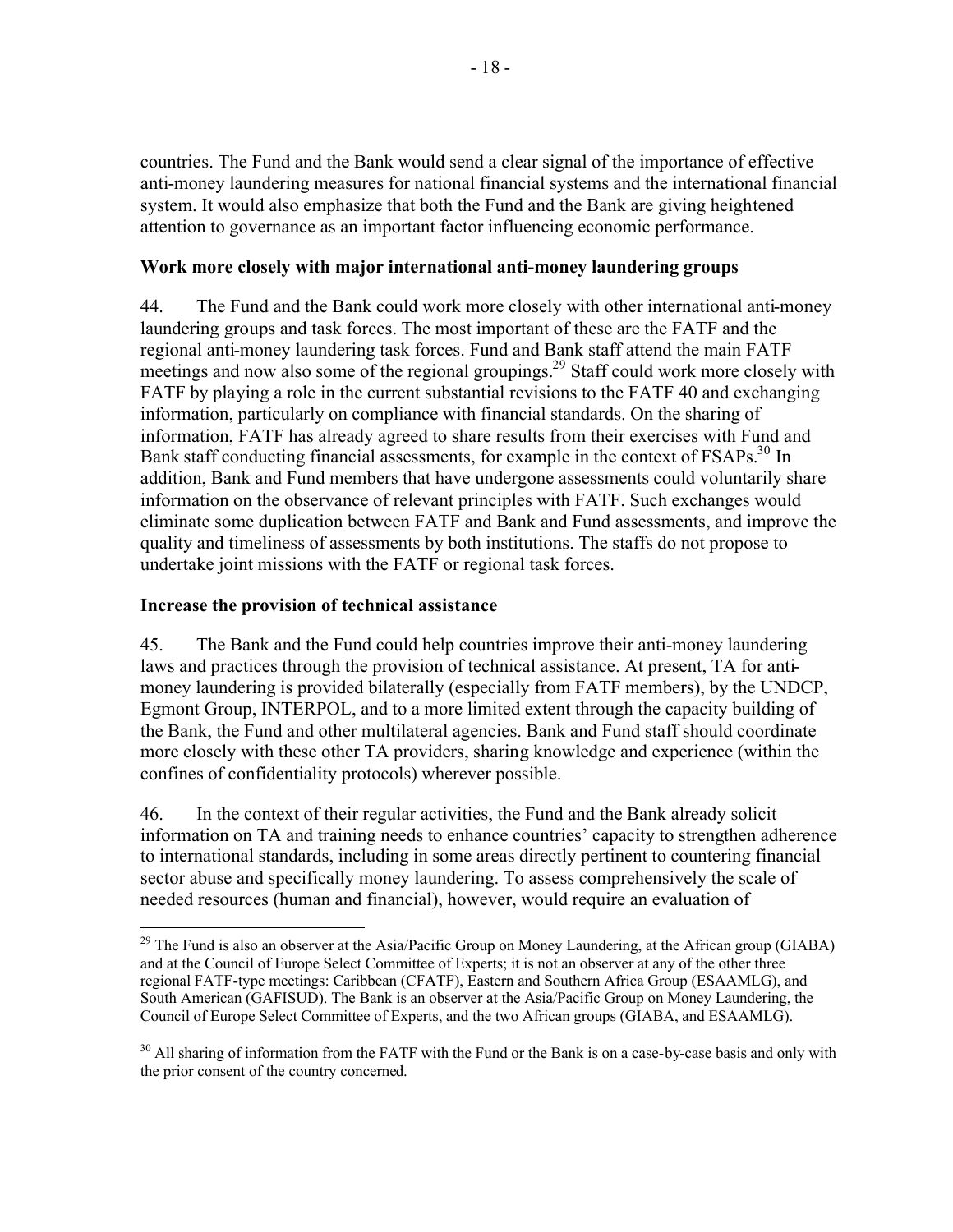institutional and legal infrastructure. The G7 has offered to provide TA to jurisdictions that commit to make improvements in their regimes to counter money laundering.<sup>31</sup> The Fund and the Bank have been asked to play a role in coordinating this effort. Such an assessment of TA needs, coordination of TA delivery, and direct provision of TA would represent a significant resource commitment for the Fund and the Bank that would take both institutions into areas outside their expertise and mandates. The Boards need to consider whether they want the Fund and the Bank to (i) increase TA in relevant prevention areas; (ii) identify TA needs for addressing money laundering issues; or (iii) coordinate all TA on money laundering, i.e., also in law enforcement areas. A preferred option would be to increase TA in relevant prevention areas, with the extra work by the Fund and the Bank focusing on adherence to relevant standards (outside law enforcement). More general TA and coordination of all money laundering TA would probably be best left to the FATF, the UN and others.

47. **Priority for countries listed as NCCTs.** The FATF has proposed to give priority for TA to jurisdictions identified as NCCTs. Although the NCCT list is published, the NCCT process is not fully transparent and deliberations determining whether to list jurisdictions are held in closed sessions. Some of these jurisdictions are on the schedule of OFC assessments. In general, however, assessment of TA needs and of other support would be available to the entire membership (i.e., would not be targeted at specific groups, e.g., OFCs, listed NCCTs) and could, within the context of the Fund's and Bank's priorities for TA and resource availability, respond to those where financial abuse and money laundering are a significant policy issue.

## **V. RESOURCE IMPLICATIONS**

48. The resource implications of the Bank and Fund contributions to the international efforts against money laundering cover four broad areas: (i) extra diagnostic work including through FSAP, ROSCs and OFC assessments; (ii) extra work on surveillance and program countries; (iii) closer collaboration with FATF and the regional task forces; and (iv) the delivery of technical assistance. Table 2 breaks out the staffs' resource estimate by area, which for the Fund equates to roughly five extra staff years and for the Bank an extra annual cost of US\$600,000. Staff notes that resource estimates are tentative, particularly with regard to distribution among the four broad areas. Firmer estimates would be possible as experience is gained.

49. For the Fund and Bank, the decision on how to rank this work within overall priorities and whether and how to ensure appropriate staffing and funding for this work would need to be considered as part of their respective budget reviews and discussions, which could entail requests for supplemental budget resources and for the mobilization of appropriate external

<sup>1</sup> <sup>31</sup> See Statement of the Group of Seven Finance Ministers and Central Bank Governors, Palermo, Italy (February 17, 2001), EBD/01/20 (February 20, 2001).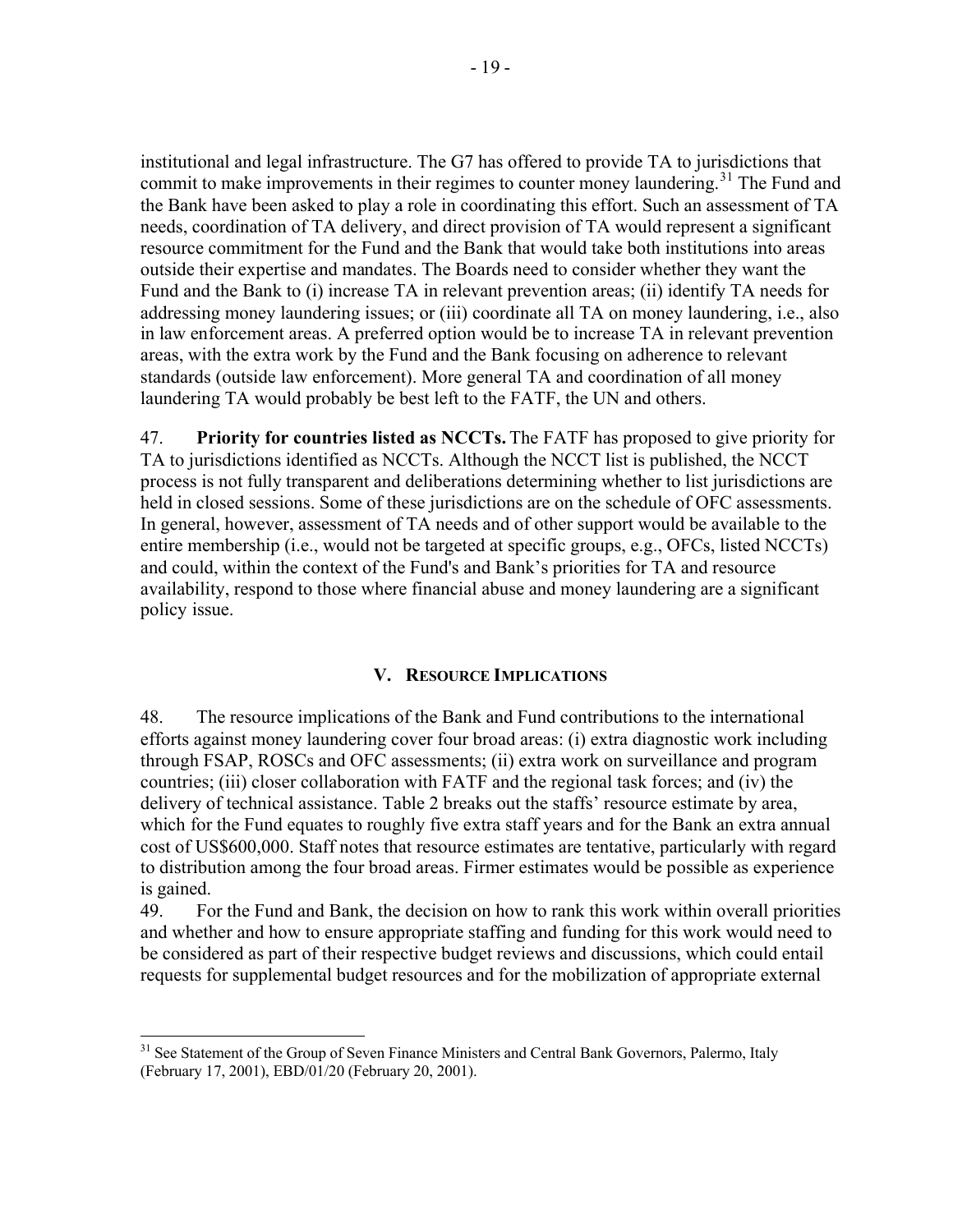resources. The Fund and the Bank would continue to use experts from cooperating institutions (with a dollar cost to the Fund and the Bank, as well as an opportunity cost to the institutions concerned), but would also need to provide the infrastructure to support this TA program.

50. Not included in the estimate is the anticipated work involved in incorporating the anti-money laundering standards into the Bank and Fund diagnostic work, in particular, the development of appropriate templates and methodology. This would entail perhaps one an additional one staff year in the first year.

|                                                   | <b>IMF</b>            | <b>Bank Budget</b>  |
|---------------------------------------------------|-----------------------|---------------------|
|                                                   | Number of staff weeks | thousand dollars 1/ |
|                                                   |                       |                     |
| FSAP and OFC assessments                          | 60                    | 150                 |
| Technical assistance, capacity building, and      | 60                    | 300                 |
| additional diagnostic work                        |                       |                     |
| Collaboration with FATF, the regional task forces | 40                    | 150                 |
| and other related organizations, as well as       |                       |                     |
| research                                          |                       |                     |
| Surveillance and program countries                | 40                    | Not applicable      |
| Total                                             | 200                   | 600                 |

Table 2. Additional Staff Resources for Anti-Money Laundering Work

<sup>1</sup> Bank staff are examining the possibility for redeployment to cover this cost.

51. FSAP and OFC assessments would include additional diagnostic work analyzing the relevance of money laundering to the macro-economy, reviewing related legislation, meeting with officials in charge, assessing implementation of the corresponding Basel, IAIS, and IOSCO principles, and summarizing the findings of these assessments. In fiscal year 2002, 24 FSAPs and 7 OFC (Module 2 and 3) assessment missions are planned, which would require about ten additional staff days each, including for the preparation of the report.

52. An important incremental cost would include the delivery of technical assistance and support for capacity building that results from the FSAP and OFC missions. Technical assistance missions and capacity building support would be also provided to countries and jurisdictions where money laundering is an identified concern, but for which a mission would not have been anticipated under the FSAP or OFC initiative. Fund staff would anticipate an extra 15 missions a year, each lasting two weeks in the field and two further weeks at headquarters. (TA would continue to be available from other providers.) In the case of the Bank, a significant proportion of this cost would be included in and covered by redeployment within regular country programs.

53. Closer collaboration with FATF, FATF-style bodies and other related organizations means staff attendance at more meetings. The Fund and the Bank would mainly increase their participation in appropriate FATF proceedings, notably in the review process of the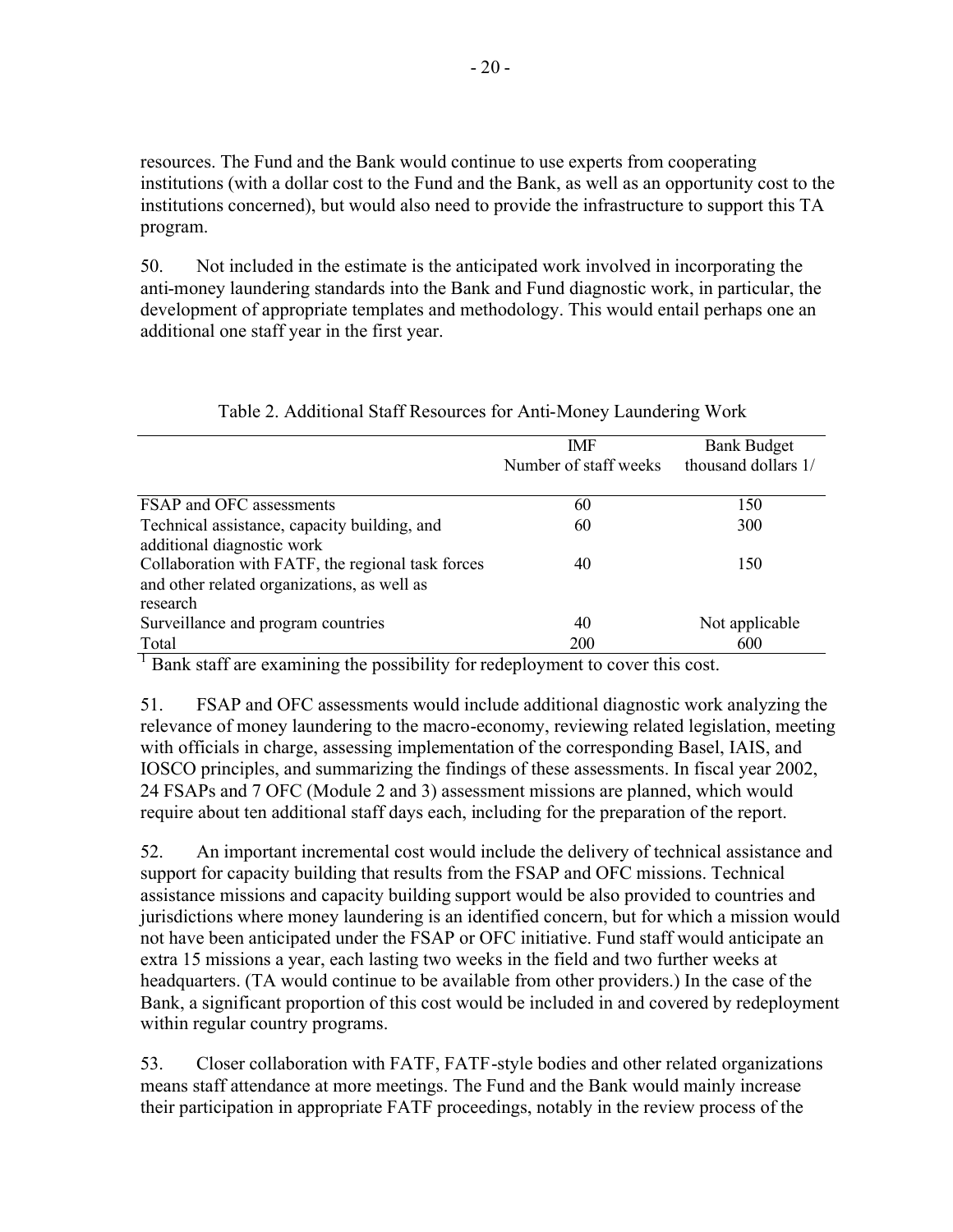FATF 40 recommendations and in the definition of assessment methodology and procedures for FATF assessments. The Bank and Fund would need to develop a closer cooperation with international and regional anti-money laundering bodies, in which they already have observer status. Also captured in this resource category are additional costs associated with research of financial abuse and money laundering.

54. The extra amount of time required on surveillance and program missions and subsequent follow-up, which would only apply to the Fund, is difficult to estimate, since it is likely to vary greatly between countries. This work might require an additional staff year.

#### **VI. ISSUES FOR DISCUSSION**

## **For Fund and Bank Directors**

55. Do Directors consider that financial abuse (including money laundering in particular) is a major threat to the development and stability of financial systems and institutions of members?

56. Do Directors agree that the Fund and the Bank are already making significant contributions to members' efforts to prevent financial abuse, including money laundering, through their enhanced efforts to help members strengthen their economic, financial and legal systems, as set out in Section II of the paper? Do Directors agree that international antimoney laundering efforts should be reinforced by more intensive efforts by the Fund and Bank?

57. Do Directors agree that the Fund and the Bank can play a complementary role in global anti-money laundering efforts by intensifying their work, as set out in Box 1? In particular, do Directors agree that ongoing financial sector work, including FSAP, should be used as a vehicle for assessing more closely compliance with the supervisory principles relevant to anti-money laundering? If so, do Directors agree that the staffs' recommendation provides a suitable way to accomplish this goal?

58. Do Directors consider that the existing FATF 40 Recommendations should be recognized by the Fund and Bank as an anti-money laundering standard useful for their operational work?

59. Do Directors agree that at this time the FATF (as well as other bodies engaged in anti-money laundering efforts) should not be invited at some point to prepare a ROSC module?

60. How do Directors view the proposals for closer cooperation with FATF and other bodies engaged in anti-money laundering efforts, for example, through participation in the review of the FATF 40, and in FATF-style regional groups?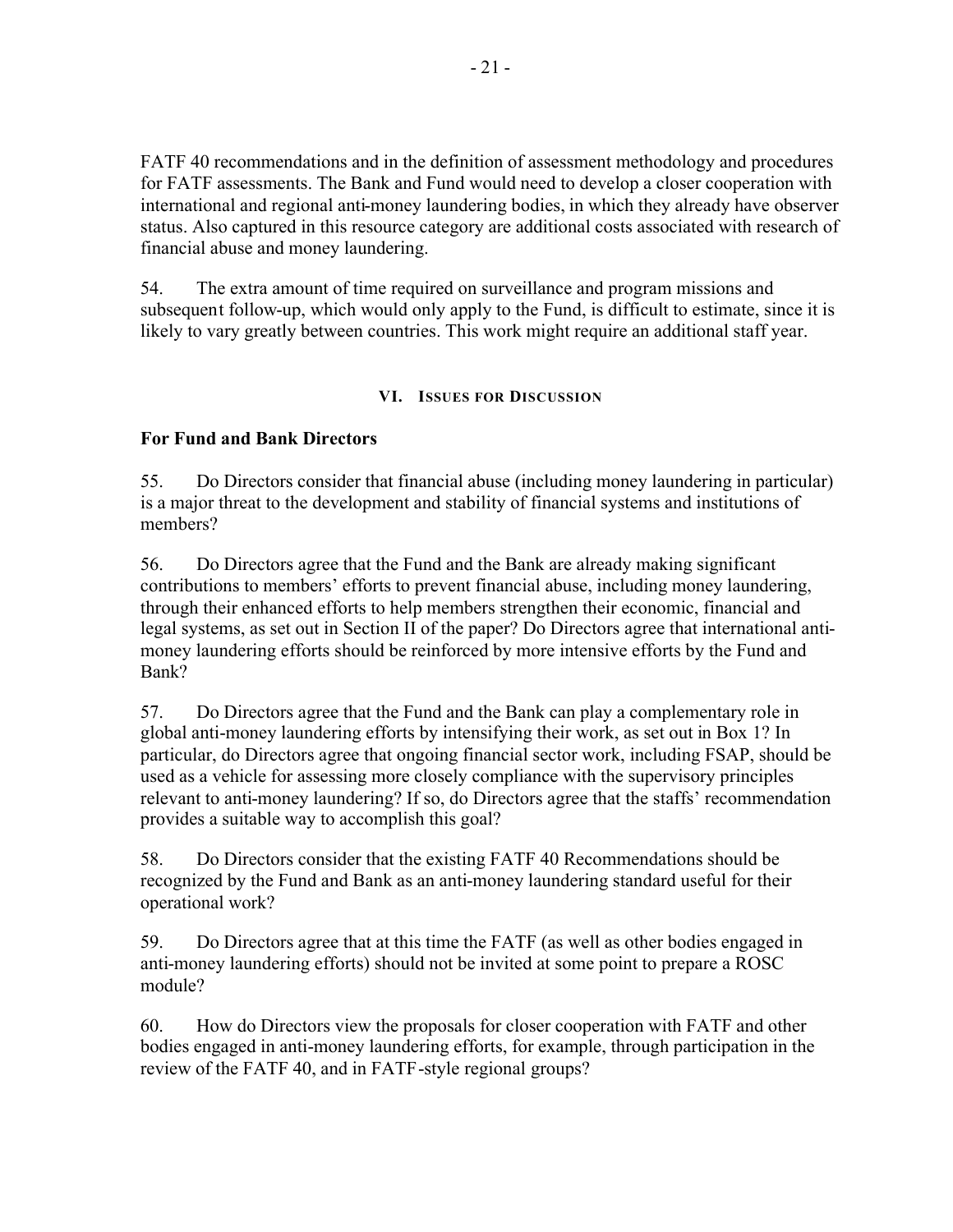61. Do Directors agree that the Fund and the Bank should strengthen their policy dialogue with members on relevant money laundering concerns and provide extra technical assistance and support for capacity building (in areas of their mandate and in line with Fund and Bank priorities for TA), as a complement to other international institutions' efforts?

62. Should the Fund and the Bank develop and publish more analytical work on financial abuse, notably money laundering?

# **For Fund Directors**

63. Do Directors agree that the Fund should allocate additional resources to support the proposed increased participation by the Fund in international anti-money laundering efforts? How should the Fund mobilize these extra resources, from external sources?

64. Do Directors consider that cross border implications of money laundering should be raised by staff during the Article IV consultation for a given member even if it is not macrorelevant for that member?

# **For Bank Directors**

65. Do Directors agree that the most important contribution that the Bank can make to global efforts to combat financial abuse is to help countries strengthen their structural and institutional underpinnings?

66. Do Directors agree that the joint Bank-Fund program to support anti-money laundering efforts outlined above is consistent with the Bank's development mandate and comparative strengths?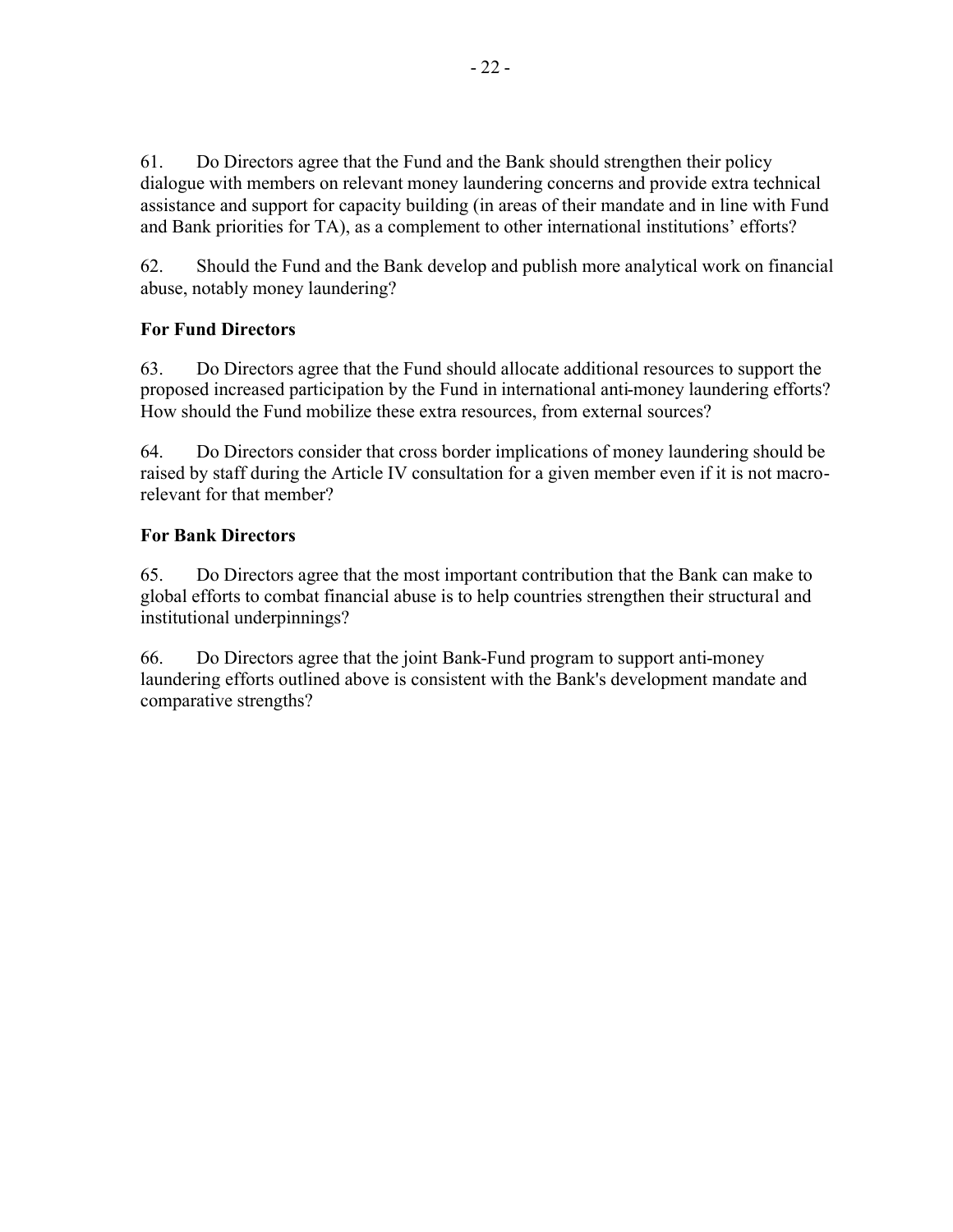#### **FATF AND OTHER ANTI-MONEY LAUNDERING ORGANIZATIONS THAT INCLUDE LEGAL/CRIMINAL ENFORCEMENT MATTERS WITHIN THEIR OBJECTIVES**

67. Anti-money laundering groups can be categorized by a number of different criteria. These include the focus of the principles or standards developed or otherwise advanced by the organization (whether they focus primarily on financial/prevention matters or on legal/criminal enforcement matters), the legal nature of the principles (whether they are binding obligations or only recommendations), the nature of the group's membership (whether it is universal, regional, or selective based on criteria other than region), and the group's activities in carrying out its mandate (voluntary mutual evaluation, involuntary evaluation, technical assistance). These criteria can be used to help evaluate the both the appropriateness of the standards and modalities used by each group with respect to evaluation of compliance with standards and technical assistance.

68. The **Financial Action Task Force** established the original FATF 40 Recommendations in 1990. A revised version was complete in 1996; the FATF membership is currently engaged in a further update. The Recommendations include both financial/prevention and legal/criminal enforcement matters. The Recommendations do not constitute legally binding treaty commitments. Membership in the FATF consists primarily of the industrial countries.<sup>32</sup> As a task force with a secretariat of five staff, the FATF is essentially the collective work of its membership. Using questionnaires and check lists based primarily on both the FATF 40 and on other sources, all FATF members engage in self assessment and mutual evaluation exercises to identify weaknesses in anti-money laundering measures and propose remedies to those weaknesses; each has now undergone two such evaluations. Evaluations include onsite visits, typically over three days, and typically include three experts, a financial regulation expert, a lawyer, and a law enforcement expert. In addition to the FATF 40, the FATF has established a list of 25 Criteria Defining Non-Cooperative Countries or Territories. Although based on 14 of the FATF 40 from both legal/criminal and financial/prevention areas, the 25 Criteria also extend beyond the FATF 40, primarily by expanding on the issue of the effectiveness of implementation. The FATF has used these criteria to evaluate 29 non-FATF members, judging 15 to be "noncooperative." In addition, the FATF conducts annual exercises to identify and analyse money laundering methods and trends

The **regional anti-money laundering task forces** include the Caribbean FATF, the Asia Pacific Group on Money Laundering, and the Eastern and Southern Africa Anti-Money

1

<sup>&</sup>lt;sup>32</sup>The member states of the G-10 and the EU, the EU Commission itself, plus Australia, Argentina, Brazil, Hong Kong SAR, Iceland, Mexico, Norway, New Zealand, Switzerland, Singapore, and the Gulf Cooperation Council; both the Fund and the Bank are both non-member observers. FATF has indicated that it intends to limit further membership to a small number of select candidates.

<sup>&</sup>lt;sup>33</sup>The member states of the G-10 and the EU, the EU Commission itself, plus Australia, Argentina, Brazil, Hong Kong SAR, Iceland, Mexico, Norway, New Zealand, Switzerland, Singapore, and the Gulf Cooperation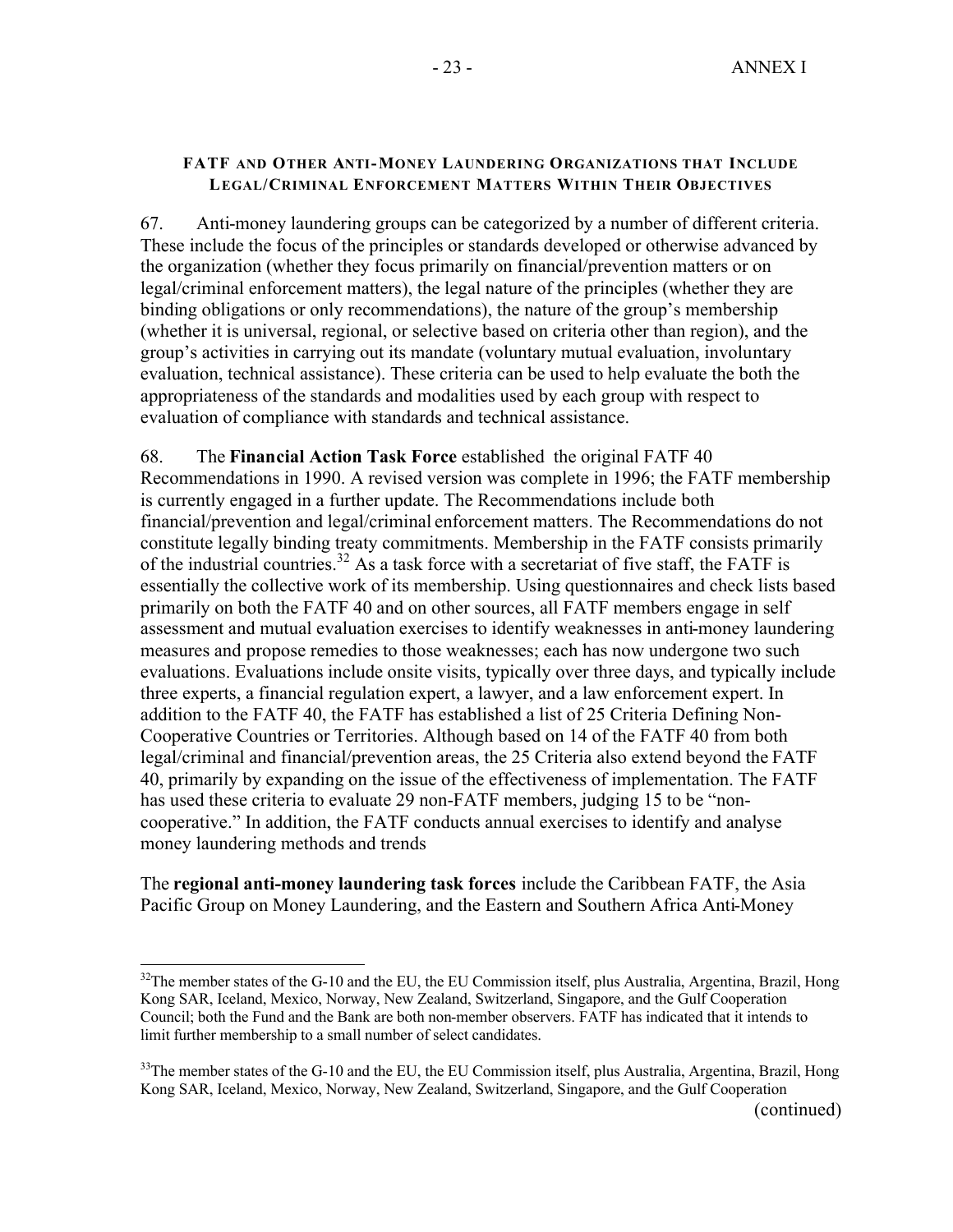Laundering Group, and are independent of the FATF. Other regional groups are also in the process of being organized. These regional groups have not participated directly in the drafting of the FATF 40, although FATF has indicated that they will be consulted in the redrafting of the Recommendations. While these organizations have recognized the FATF 40 as the standard because their memberships represent different interests (including with relation to stage of development), they may emphasize different standards or in some cases (e.g. the Caribbean FATF 19 Recommendations) create their own standard in addition to the FATF 40. These standards are also not binding. Unlike the FATF, membership is generally open to any country that undertakes a commitment to implement effective anti-money laundering policies. Like the FATF they are task forces, with small secretariats. They also engage in self-assessment and mutual evaluation exercises in a manner similar to the FATF, but may concentrate on different issues, particularly when they relate to countries in different stages of economic and financial development. They do not participate in the FATF noncooperation exercise. They also provide a forum for sharing information.

69. The **United Nations** has proposed two key treaties relating to money laundering, the1988 Convention Against Illicit Traffic in Narcotic Drugs and Psychotropic Substances (the Vienna Convention) and the 2000 Convention Against Transnational Organized Crime (The Palermo Convention), which has only recently been opened for signature. Unlike the FATF 40, which are recommendations only, the terms of the Vienna Convention are binding under international law for the 158 countries that have acceded to the convention. Both conventions, however, deal only in part with money laundering, and both concentrate on legal/criminal enforcement matters, although with more specificity than do the relevant FATF 40. The United Nations Office for Drug Control and Crime Prevention's **Global Program Against Money Laundering** has adopted a number of key model laws and treaties, including the model laws on Money Laundering, Confiscation, and International Cooperation (primarily for civil law jurisdictions), Money Laundering and Proceeds of Crime, Mutual Assistance in Criminal Matters, and Foreign Evidence (primarily for common law jurisdictions), and the model treaties on Mutual Assistance in Criminal Matters and on Extradition. These models conform with both the Vienna and Palermo conventions, and many have been adopted (with some alteration) in a large and growing number of jurisdictions. These models address both financial/prevention and legal/criminal enforcement aspects of anti-money laundering policy with greater specificity than do the FATF 40. Unlike the FATF, the Global Program does not sponsor mutual evaluation exercises; nor does it evaluate individual countries for compliance with UN conventions or models except in the context of a request for technical assistance. The Global Programme closely follows developments in UN Member States with a view to identifying areas of need for anti-money laundering technical assistance. It also provides technical assistance to countries, and helps coordinate technical assistance from other sources. The Global Program, along with Interpol,

 $\overline{a}$ 

Council; both the Fund and the Bank are both non-member observers. FATF has indicated that it intends to limit further membership to a small number of select candidates.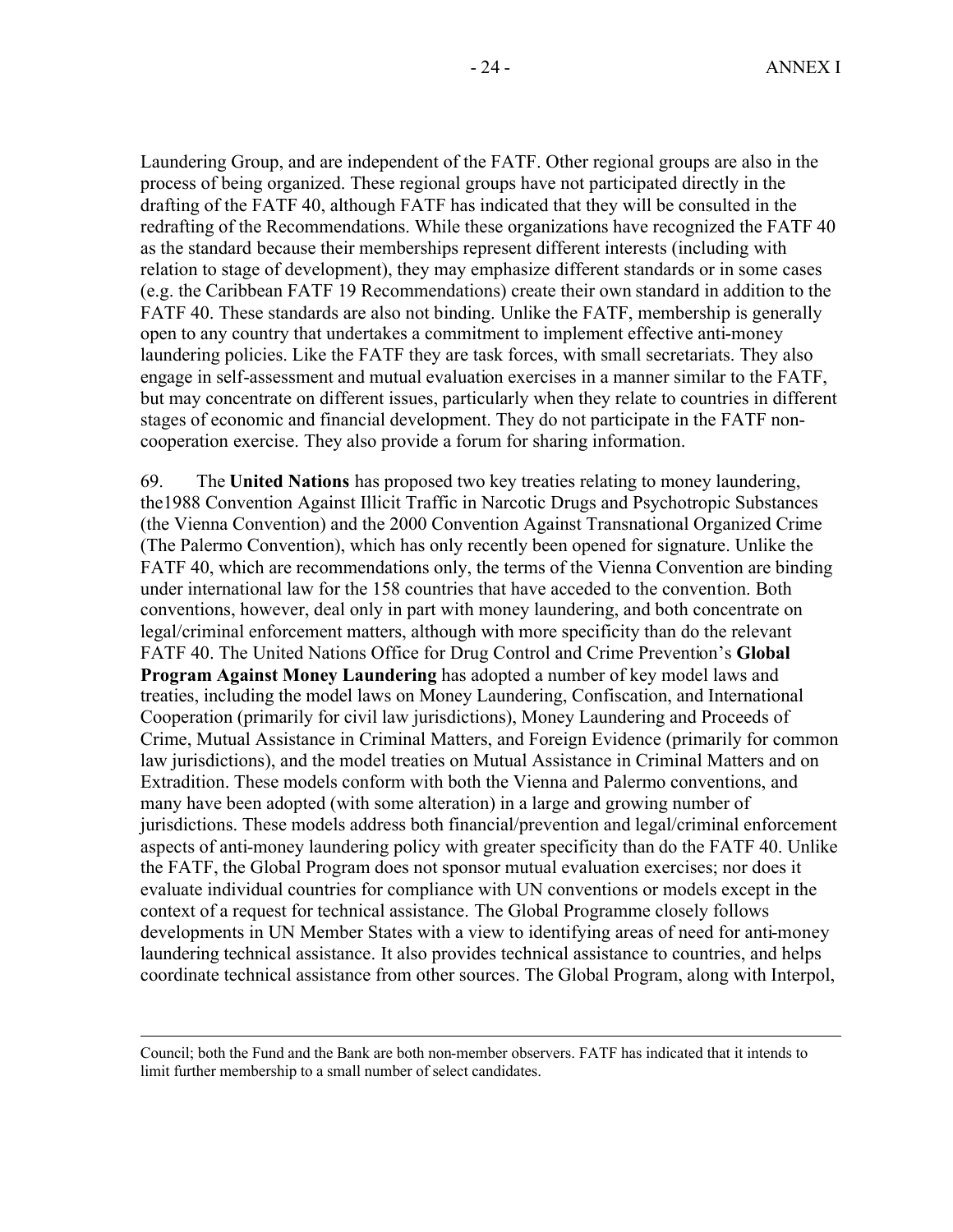operates the International Money Laundering Information Network, which includes a searchable database on anti-money laundering legislation.

70. The **Council of Europe** proposed the 1990 Convention on Laundering, Search, Seizure, and Confiscation of the Proceeds of Crime, which covers many of the legal/criminal enforcement matters covered in both the Vienna and Palermo conventions. The terms of the convention are binding on the 30 countries, ranging geographically from the United Kingdom to the Russian Federation, that have acceded to the convention. The Council, through its **Select Committee of Experts on the Evaluation of Anti-Money Laundering Measures** (PC-R-EV Committee) also provides technical assistance in evaluating the effectiveness of anti-money laundering measures and in improving those measures.

71. The **European Union** has issued a Directive on the Prevention of the Use of the Financial System for the Purpose of Money Laundering (91/308/EEC). This Directive, which is binding on members of the EU, deals almost exclusively with financial/prevention areas and is largely consistent with the relevant recommendations of the original FATF 40. The European Commission, aided by a Money Laundering Contact Committee, is empowered to ensure compliance of EU members with the Directive. In addition, a draft Amendment to the Directive has been proposed that would both bring the Directive into compliance with the 1996 version of the FATF 40 and, in some areas, extend beyond the FATF 40, including by providing greater detail in some areas.

72. The **Organization of American States,** while not proposing any binding treaty obligations, has issued, through the **Inter-American Drug Abuse Control Commission** (CICAD), Model Regulations Concerning Laundering Offenses Connected to Illicit Drug Trafficking and Other Serious Crimes. The Model addresses both legal/criminal and financial/prevention matters, in most cases with greater specificity than do the FATF 40. The CICAD also provides a limited amount of technical assistance to OAS members, but does not generally assess compliance with standards.

73. The **Commonwealth Secretariat** has prepared a non-binding Model Anti-Money Laundering Law covering both legal/criminal and financial/prevention matters, which are generally addressed with greater specificity than the FATF 40. The CICAD also provides a limited amount of technical assistance to members of the Commonwealth, but does not generally assess compliance with standards.

74. The **Egmont Group of Financial Intelligence Units** has produced a Model Information Sharing Agreement. The Egmont Group consists of financial intelligence units (FIUs) from 53 jurisdictions. The Group fosters international cooperation among FIUs regarding the dissemination of information concerning financial crime and money laundering. It has a secure website for sharing information, and helps coordinate technical assistance from its members with respect to the operation of FIUs.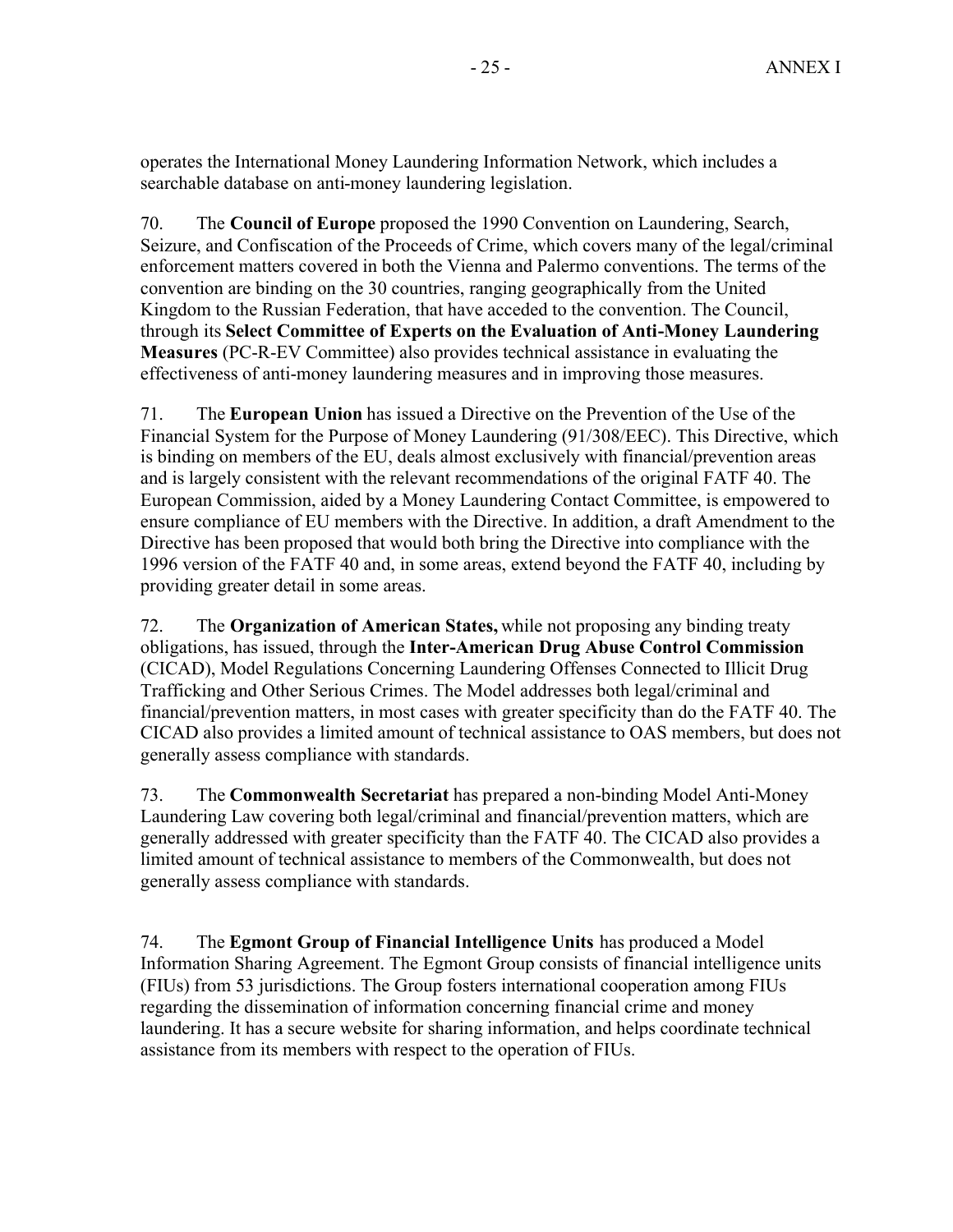75. **The International Criminal Police Organization** or Interpol consists of 178 member states. **Interpol Bureau des Fonds Provenant d'Activités Criminelles** (FOPAC), one branch of Interpol, specializes in cooperation in anti-money laundering investigations. In addition, FOPAC provides some technical assistance in creating and implementing antimoney laundering measures in member states, focusing on the legal/criminal enforcement area. FOPAC, along with the UN Global Program, operates the International Money Laundering Information Network. It also undertakes research into anti-money laundering measures.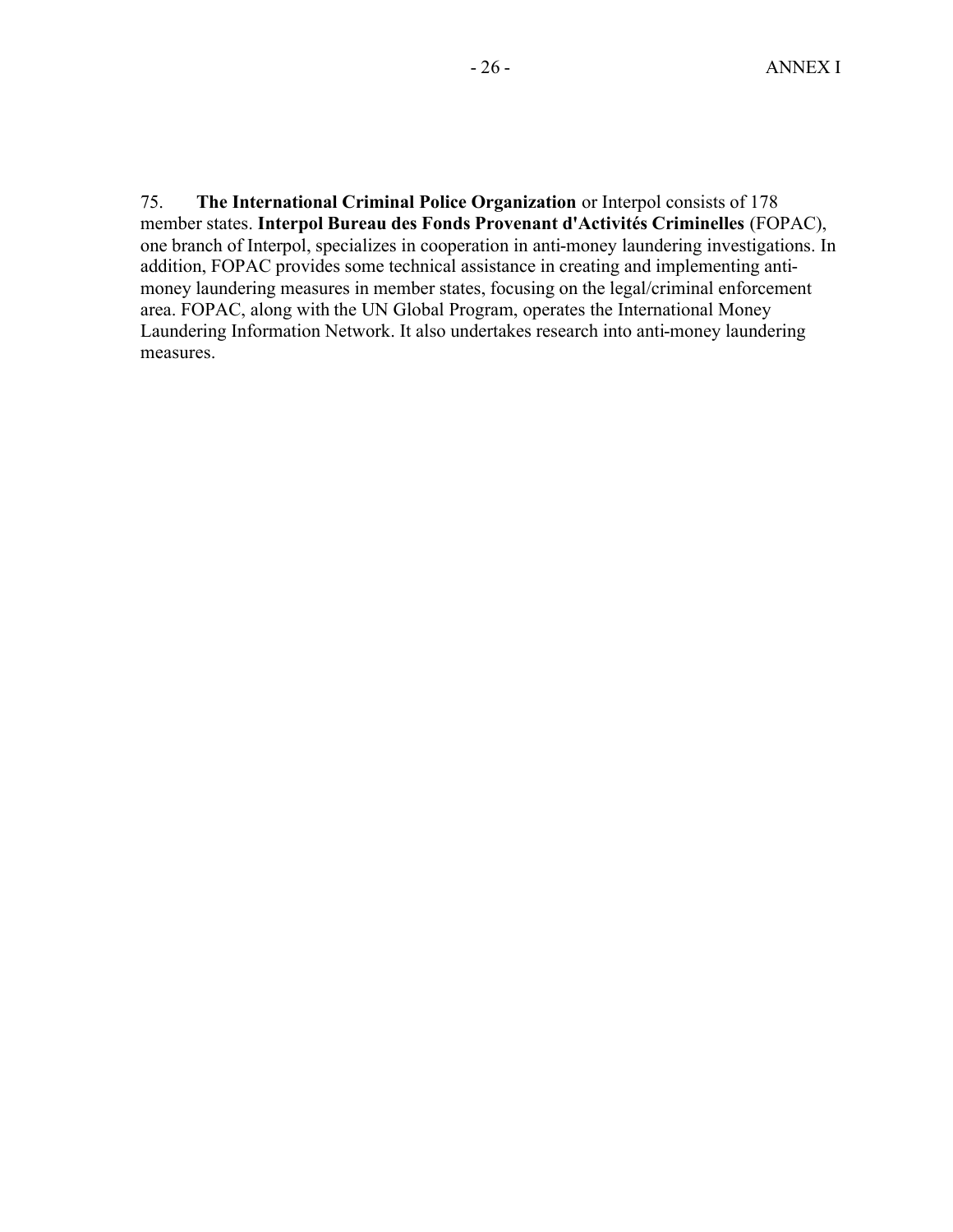#### **FATF 40 RECOMMENDATIONS AND THE PRINCIPLES OF SUPERVISION**

76. This Annex is divided into two parts. The first discusses the elaboration of a methodology document that will set out the process by which financial sector assessors could review compliance with anti-money laundering standards in the BCP, IOSCO and IAIS Principles, while using the relevant FATF 40 for additional guidance. The second section provides a discussion of the FATF 40 Recommendations including a discussion of the law enforcement recommendations and the anti-money laundering standards in the BCP, IOSCO and IAIS Principles, with examples of how the standards are comparable. A table that lists the FATF 40 Recommendations as they relate to the individual supervisory standards for the financial sector follows the second section.

### **Methodology document for anti-money laundering standards in financial sector supervision**

77. Under the staffs' proposal, the Fund and the Bank would develop a methodology document for assessing compliance with anti-money laundering elements in the relevant BCP, IOSCO and IAIS Principles. Using the methodology document, a focused assessment of relevant anti-money laundering elements will be included as part of the detailed assessments of compliance with BCPs, IOSCO and IAIS Principles. The release of the focused assessment of relevant anti-money laundering elements (included in the assessments of financial sector supervisory standards) would follow the policy established for technical assistance reports, which would include sharing the assessment with the FATF and other regional anti-money laundering task forces. The development of a methodology document for anti-money laundering standards in financial sector supervision would follow the precedent for the development of the Core Principles Methodology paper.<sup>34</sup>

78. Similar to the steps used in the preparation of the Core Principles Methodology paper, the development of the methodology document for anti-money laundering standards in financial sector supervision would follow a transparent process. Once drafted, the methodology document would be shared with experts, both in supervision and in anti-money laundering. Thus it is envisaged that the draft set would be shown to the main supervisory groupings (Basel, IOSCO, IAIS) and to FATF, the regional anti-money laundering bodies, the UNDCP, the Council of Europe's Select Committee of Experts, etc. An agreed methodology could be posted on the Fund's and Bank's websites. The methodology document would be updated from time to time to take account of experience in use, and revisions to supervisory principles and to anti-money laundering recommendations.

<sup>1</sup> <sup>34</sup> Essential and additional criteria were developed by the Basel Committee, following wide-ranging consultation, including with the Fund and Bank, to supplement, particularly for the purposes of assessment, the Core Principles of Effective Banking Supervision and were published in the Core Principles Methodology (BIS, October 1999).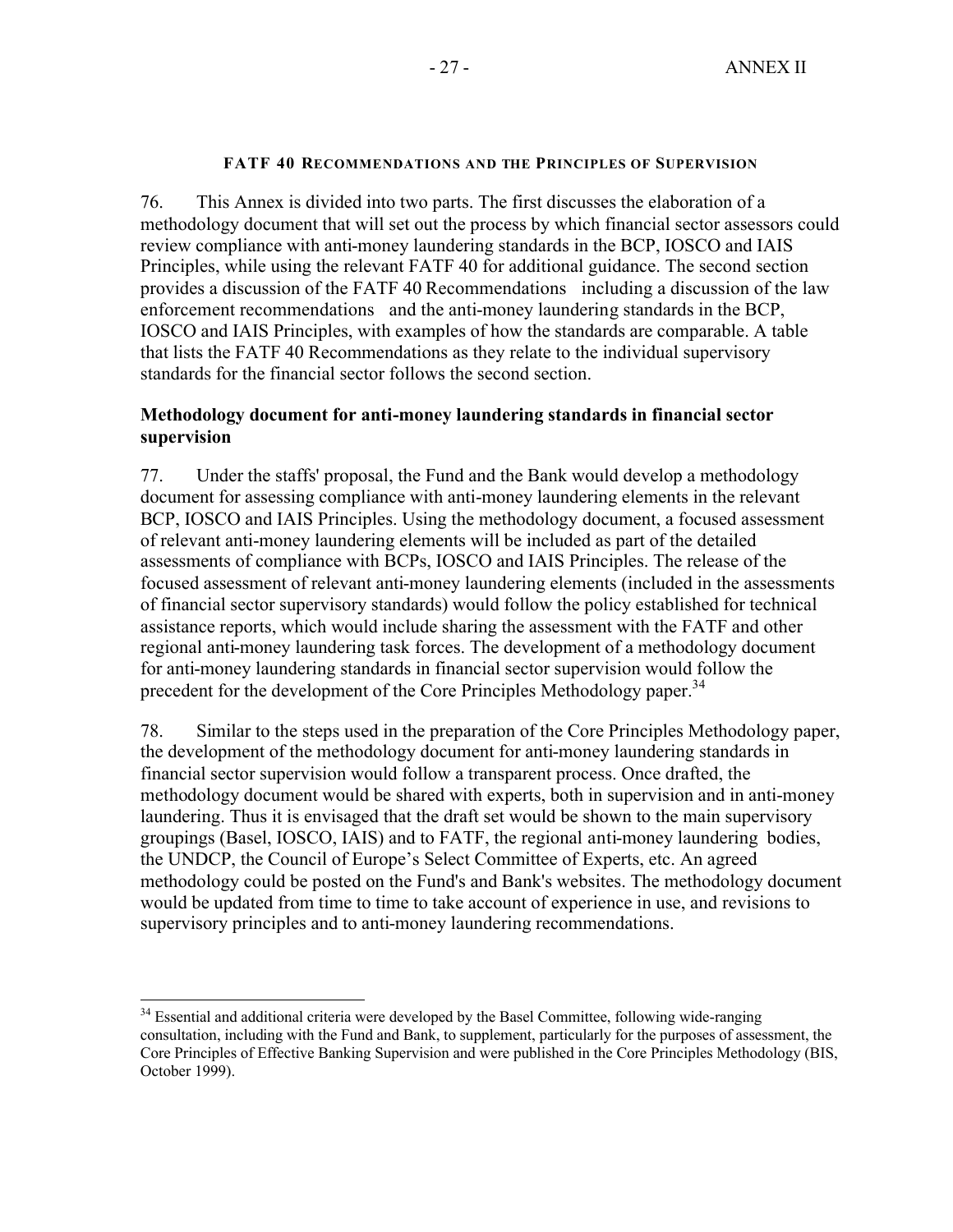## **Comparison of the FATF 40 Recommendations and the Financial Sector Standards**

### *Law enforcement recommendations*

79. The FATF 40 Recommendations cover law enforcement, regulation of the financial system, and international cooperation. Those FATF Recommendations, 15 in all, pertaining to the broad areas of law enforcement relate to (i) the criminalization of money laundering (FATF 1, 4, 5 and 6); (ii) the seizure and confiscation of money laundering proceeds (FATF 7, 35 and 38); and (iii) the international cooperation in the investigation, prosecution and extradition of crime suspects (FATF 3, 31, 33, 34, 36, 37, 38, 39, and 40).

80. The staffs of the Fund and Bank note that it would be particularly problematic to undertake or oversee the assessment of these law enforcement Recommendations, as the Fund and the Bank do not have sufficient expertise in most legal/criminal enforcement matters. Moreover, assessing the application of legal/criminal enforcement matters would take the staff into the areas of criminal investigation and prosecution (including requests for information on crime matters, for freezing and seizing of assets, and for extradition, from foreign jurisdictions.)

81. The staffs express the caution that criminal laws vary widely among jurisdictions and the area of international cooperation depends on the laws are applied. In such variations are potentially serious conflicts. For example, even the temporary freezing of assets of a suspected criminal might result not only in irreparable harm to him or her, but (providing that the frozen assets are of sufficient magnitude) to the institution itself or even the financial system. Such authority, if exercised without sufficient safeguards, could be used, for example, to extort fines (if the alleged money launderer pays a fine the government will unfreeze his assets), or simply to punish political opponents. Therefore, the details with respect to how criminal enforcement aspects of anti-money laundering laws are enforced are extremely important; depending on the particular jurisdiction, these details can be extremely difficult to discern, analyze, and evaluate, even for experts. In the area of information sharing, it would be troublesome to expect one jurisdiction to accede to requests for information from another jurisdiction whose criminal laws, or whose implementation of those laws, are substandard. For these reasons, the Fund and the Bank should minimize their involvement with the legal/criminal enforcement aspects of anti-money laundering.

## *The other FATF Recommendations*

82. The remaining Recommendations relate largely to the regulation of the financial system (including payment systems). In total around half the FATF 40 have a similar or closely related analogue in supervisory principles. That number is liable to change when the current revision to the FATF 40 is finalized.

83. The FATF 40 Recommendations on the regulation of financial systems overlap significantly with the Basel, IOSCO and IAIS principles of supervision. Basel Core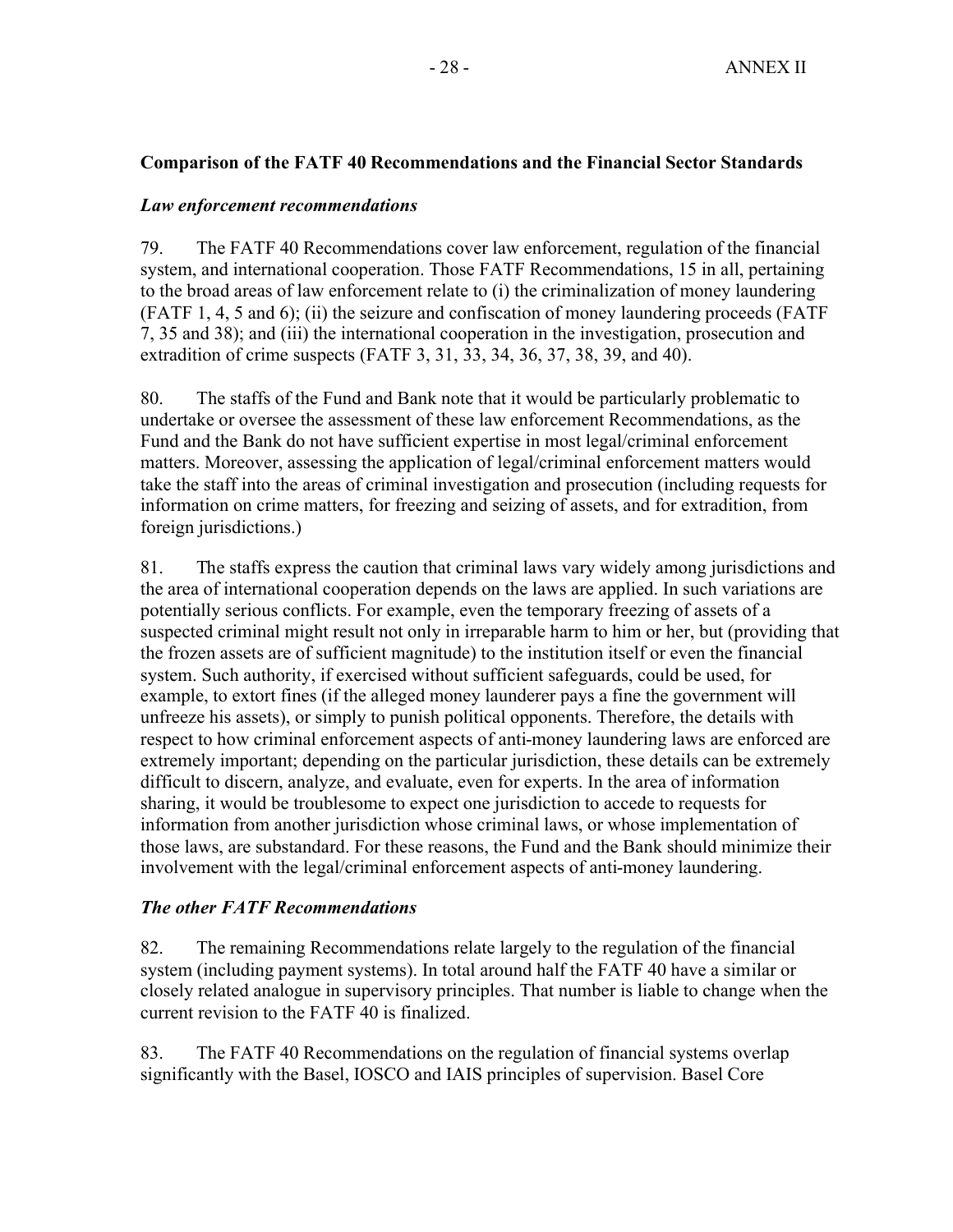Principle 15, relating to money laundering and financial crime more generally, together with the criteria for assessment the Basel Committee considers both essential and useful,  $35$  were set out in Annex VII to the Background Paper (SM/01/46), and that annex also set out how nearly all the essential criteria in BCP 15 had analogues in the FATF 40 Recommendations. IOSCO Principle 23 and IAIS Principle 11 cover much of the same ground.

84. Where some of the FATF 40 (e.g., Recommendation 32 relating to international exchange of information) are themselves in several parts, the similarity or relationship exists over part and not all of the relevant Recommendation or criteria.

85. An example of how several of the FATF 40 have analogues in existing standards for financial sector supervision is provided by Recommendation 32:

## "*Exchange of information relating to suspicious transactions*

Each country should make efforts to improve a spontaneous or "upon request" international information exchange relating to suspicious transactions, persons and corporations involved in those transactions between competent authorities. Strict safeguards should be established to ensure that this exchange of information is consistent with national and international provisions on privacy and data protection."

86. This Recommendation is related to a number of Basel, IOSCO, and IAIS principles. As an example, BCP 15 states that: "Banking supervisors must determine that banks have adequate policies, practices and procedures in place, including strict "know-your-customer" rules, that promote high ethical and professional standards in the financial sector and prevent the bank being used, intentionally or unintentionally, by criminal elements." This BCP 15 has as an essential criteria the following:

"The supervisor is able, directly or indirectly, to share with domestic and foreign financial sector supervisory authorities information related to suspected or actual criminal activities."

<sup>1</sup> <sup>35</sup> See prior footnote.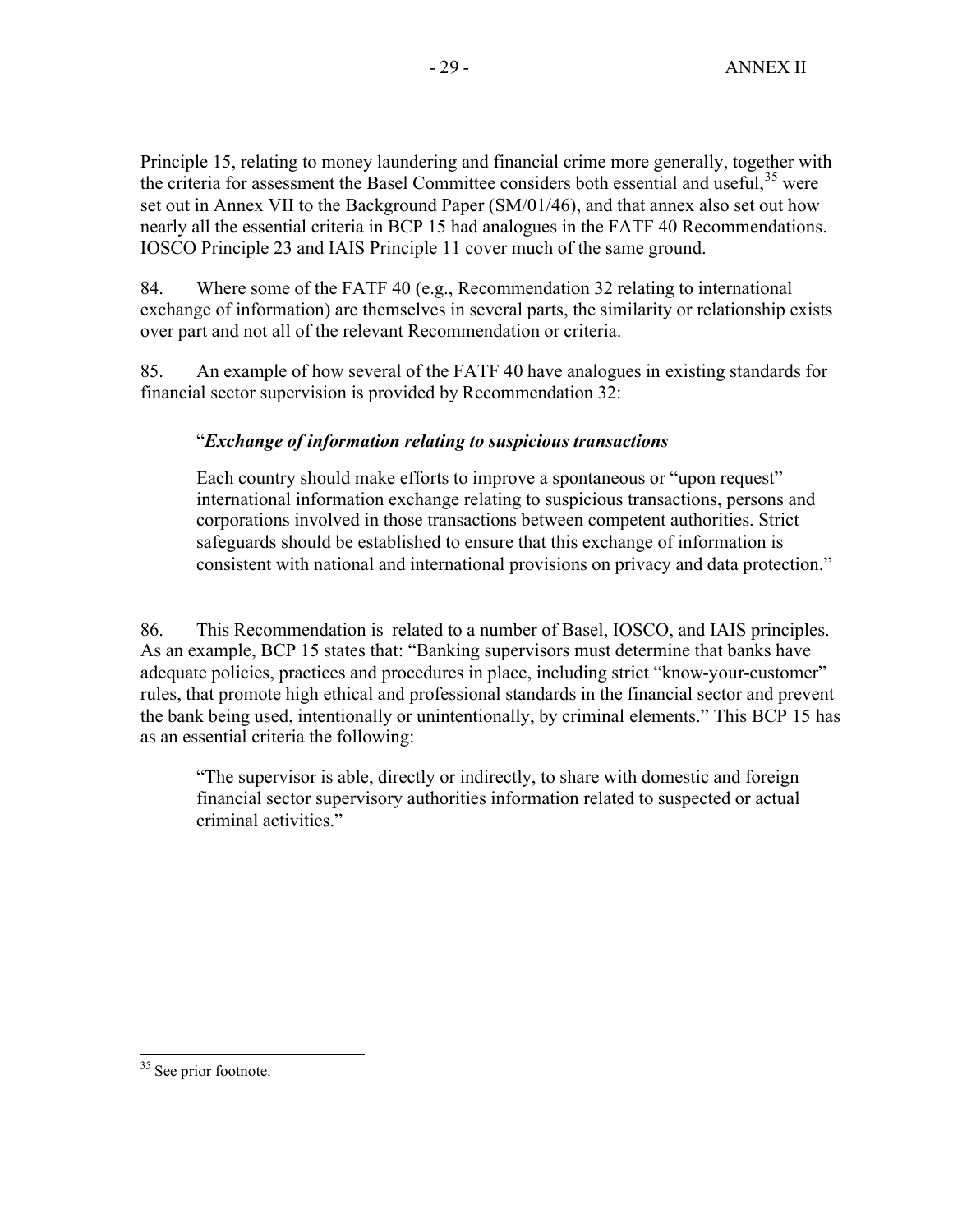| Table 3. FATF 40 Recommendations with Relation to International |
|-----------------------------------------------------------------|
| Standards for the Financial Sector                              |

|                                                                                                                          | <b>International Standards for the Financial Sector</b> |                                     |                                     |                                                                      |                                     |                                     |  |
|--------------------------------------------------------------------------------------------------------------------------|---------------------------------------------------------|-------------------------------------|-------------------------------------|----------------------------------------------------------------------|-------------------------------------|-------------------------------------|--|
| <b>FATF40</b><br><b>Recommendations</b>                                                                                  | <b>BCP</b>                                              |                                     | <b>IAIS</b>                         |                                                                      | <b>IOSCO</b>                        |                                     |  |
|                                                                                                                          | <b>Similar</b><br><b>Principles</b>                     | <b>Related</b><br><b>Principles</b> | <b>Similar</b><br><b>Principles</b> | <b>Related</b><br><b>Principles</b>                                  | <b>Similar</b><br><b>Principles</b> | <b>Related</b><br><b>Principles</b> |  |
| 8- Anti-money laundering laws and regulations<br>applied to non-bank financial institutions                              |                                                         |                                     |                                     | 2 & 16                                                               |                                     | 8,9 & 10                            |  |
| <b>CUSTOMER IDENTIFICATION</b><br>AND RECORD-KEEPING RULES:                                                              |                                                         |                                     |                                     |                                                                      |                                     |                                     |  |
| 10- Prohibition of anonymous accounts and<br>implementation of know-your-customer policies                               | 15                                                      |                                     | 11                                  |                                                                      | 23                                  |                                     |  |
| 11- Obligation to take reasonable measures to<br>obtain information about customer identity                              | 15                                                      |                                     | 11                                  |                                                                      | 23                                  |                                     |  |
| 12- Comprehensive record keeping for<br>transactions, accounts, correspondence, and<br>customer identification documents | 14 & 15                                                 |                                     | 5, 12 & 13                          |                                                                      | 23                                  |                                     |  |
| 13- Attention paid to risks stemming from new<br>technologies                                                            |                                                         | 13                                  |                                     | Principles on<br>Internet<br>Insurance<br>Activities'<br>Supervision |                                     | 23, 25, 26,<br>27 & 28              |  |
| <b>INCREASED DILIGENCE OF FINANCIAL</b><br><b>INSTITUTIONS:</b>                                                          |                                                         |                                     |                                     |                                                                      |                                     |                                     |  |
| 14- Detection and analysis of suspicious<br>transactions                                                                 | 15                                                      |                                     | 5                                   |                                                                      | 23 & 28                             | 27                                  |  |
| 15- Reporting of suspicious transactions                                                                                 | 15                                                      |                                     | 5                                   |                                                                      | 23 & 28                             | 27                                  |  |
| 16- Legal protection for financial institutions,<br>their directors and staff                                            | 15                                                      |                                     | Part of the<br>review<br>process    |                                                                      | Part of the<br>review<br>process    |                                     |  |
| 17- Confidentiality vis-à-vis customers                                                                                  |                                                         | Part of the<br>review<br>process    |                                     | Part of the<br>review<br>process                                     |                                     | Part of the<br>review<br>process    |  |
| 18- Compliance with instructions for suspicious<br>transactions reporting                                                | 15                                                      |                                     |                                     | Part of the<br>review<br>process                                     | 28                                  |                                     |  |
| 19- Internal policies, procedures, controls, audit,<br>and training programs                                             | 15                                                      |                                     |                                     | Part of the<br>review<br>process                                     | 23                                  |                                     |  |
| MEASURES TO COPE WITH COUNTRIES WITH NO<br>OR INSUFFICIENT MEASURES:                                                     |                                                         |                                     |                                     |                                                                      |                                     |                                     |  |
| 20- Anti-money laundering rules and procedures<br>applied to branches and subsidiaries located<br>abroad                 |                                                         | 23 & 24                             |                                     | 15 & 16                                                              |                                     | 11, 12 $\&$<br>13                   |  |
| 21- Special attention given to transactions with<br>these countries                                                      |                                                         | 23 & 24                             |                                     | 15 & 16                                                              |                                     |                                     |  |
| <b>OTHER MEASURES TO AVOID MONEY</b><br>LAUNDERING:                                                                      |                                                         |                                     |                                     |                                                                      |                                     |                                     |  |
| 24- Encouraging the replacement of cash<br>transfers                                                                     |                                                         |                                     |                                     |                                                                      |                                     |                                     |  |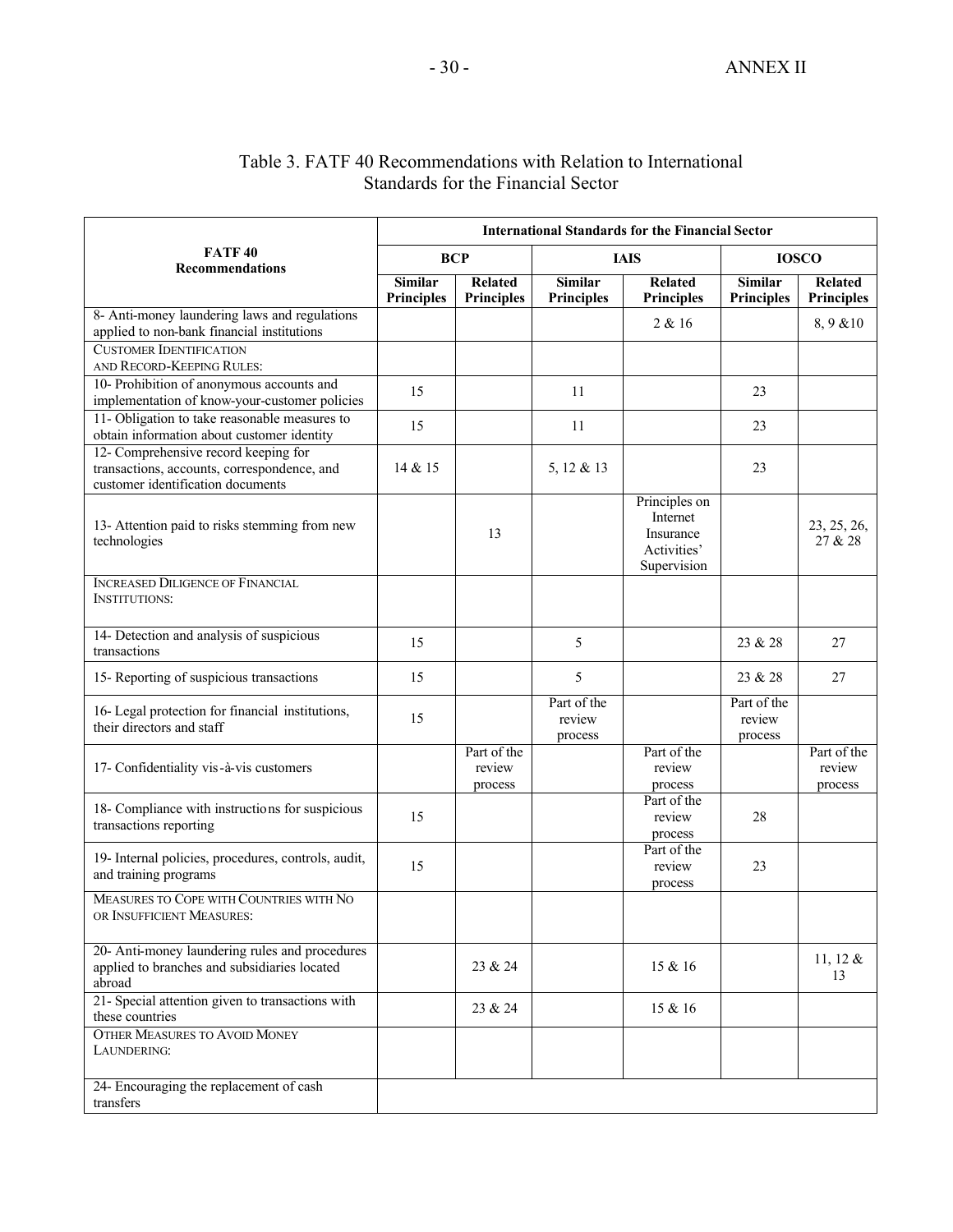|                                                                                                                             | <b>International Standards for the Financial Sector</b> |                                     |                                     |                                     |                                     |                                     |  |
|-----------------------------------------------------------------------------------------------------------------------------|---------------------------------------------------------|-------------------------------------|-------------------------------------|-------------------------------------|-------------------------------------|-------------------------------------|--|
| <b>FATF40</b><br><b>Recommendations</b>                                                                                     | <b>BCP</b>                                              |                                     | <b>IAIS</b>                         |                                     | <b>IOSCO</b>                        |                                     |  |
|                                                                                                                             | <b>Similar</b><br><b>Principles</b>                     | <b>Related</b><br><b>Principles</b> | <b>Similar</b><br><b>Principles</b> | <b>Related</b><br><b>Principles</b> | <b>Similar</b><br><b>Principles</b> | <b>Related</b><br><b>Principles</b> |  |
|                                                                                                                             | Integral to payment and settlement review process       |                                     |                                     |                                     |                                     |                                     |  |
| 25- Prevention of unlawful use of shell<br>corporations                                                                     | 15                                                      |                                     | 11                                  |                                     | 23                                  |                                     |  |
| IMPLEMENTATION, AND ROLE OF REGULATORY<br>AND OTHER ADMINISTRATIVE AUTHORITIES:                                             |                                                         |                                     |                                     |                                     |                                     |                                     |  |
| 26- Adequate anti-money laundering programs<br>in supervised banks, financial institutions or<br>intermediaries             | 15                                                      |                                     |                                     | Part of the<br>review<br>process    | 23                                  |                                     |  |
| 28- Guidelines for suspicious transactions'<br>detection                                                                    |                                                         | Part of the<br>review<br>process    |                                     | Part of the<br>review<br>process    | 28                                  |                                     |  |
| 29- Preventing control of, or significant<br>participation in financial institutions by<br>criminals                        | 3 & 4                                                   |                                     | 2 & 3                               |                                     | 17 & 21                             |                                     |  |
| 32- International exchange of information<br>related to suspicious transactions, and to persons<br>or corporations involved |                                                         | $1-6, 15,$<br>23, 24 &<br>25        |                                     | 11, 12 & 13                         |                                     | 15 & 16                             |  |
| <b>RECOMMENDATIONS COVERED BY</b><br><b>PRINCIPLES</b>                                                                      |                                                         |                                     | 19                                  |                                     |                                     |                                     |  |

BCP: Basel Core Principles; IOSCO: IOSCO Principles of Securities Regulation; IAIS: Insurance Core Principles.

Notes:

BCP 15 requires that laws and regulations comply with FATF 40 Recommendations, including appointment of a senior compliance officer, and refers to the Prevention of Criminal Use of the banking system for the purpose of money laundering (December 1988).

IOSCO 8, 9 and 10 requires anti-money laundering legislation, policies and procedures be in place and refers to the Report of IOSCO Technical Committee on Money Laundering (October 1992).